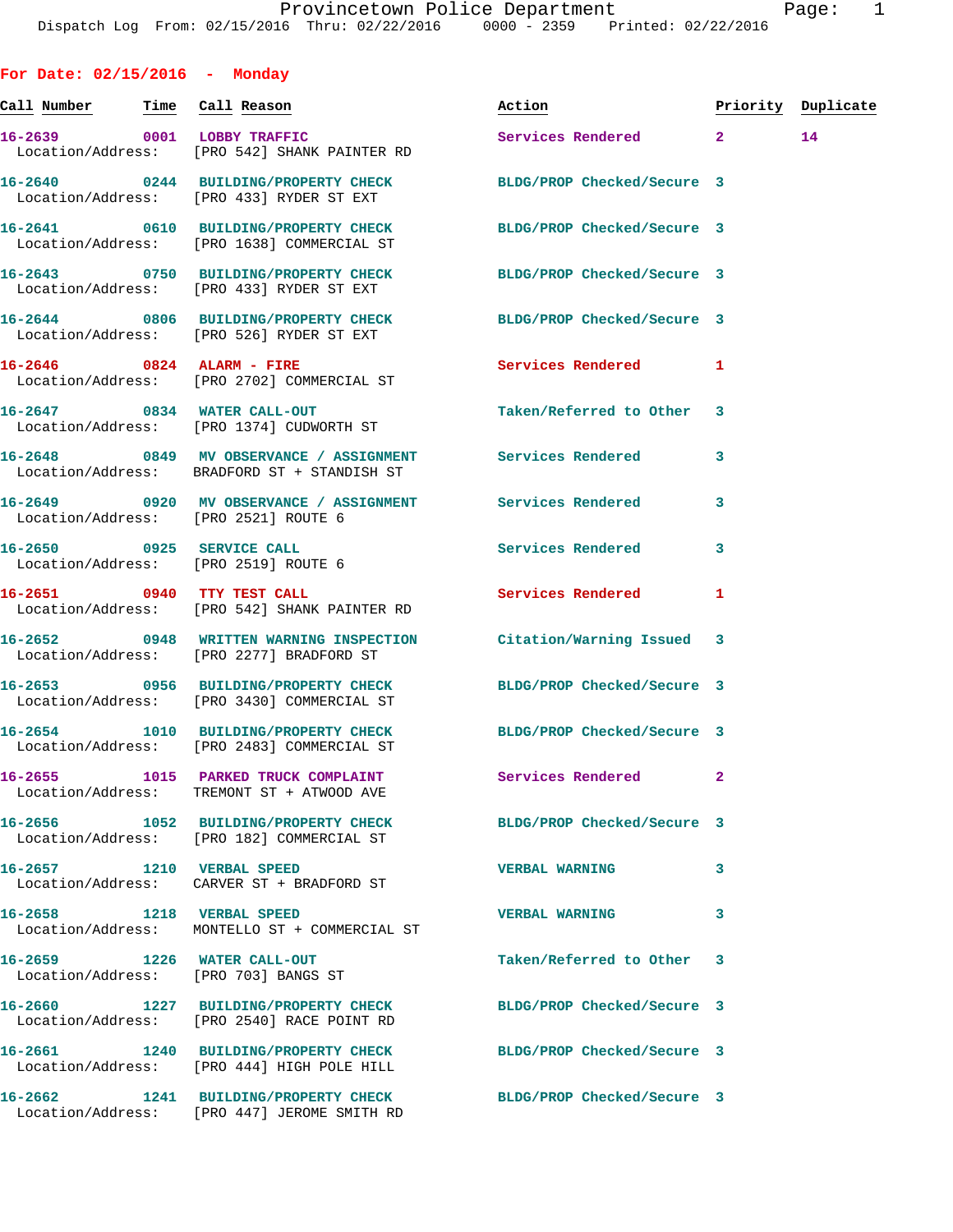|                                                                   | Dispatch Log From: 02/15/2016 Thru: 02/22/2016 0000 - 2359 Printed: 02/22/2016                                     | Provincetown Police Department                      |              | Page: 2      |  |
|-------------------------------------------------------------------|--------------------------------------------------------------------------------------------------------------------|-----------------------------------------------------|--------------|--------------|--|
|                                                                   | 16-2663 1313 MV OBSERVANCE / ASSIGNMENT No Action Required 3<br>Location/Address: SNAIL RD + COMMERCIAL ST         |                                                     |              |              |  |
|                                                                   | 16-2664 1315 BUILDING/PROPERTY CHECK BLDG/PROP Checked/Secure 3<br>Location/Address: [PRO 519] RACE POINT RD       |                                                     |              |              |  |
|                                                                   | 16-2665 1330 MV OBSERVANCE / ASSIGNMENT BLDG/PROP Checked/Secure 3<br>Location/Address: HIGH POLE HL + BRADFORD ST |                                                     |              |              |  |
|                                                                   | 16-2666 1334 WATER CALL-OUT<br>Location/Address: [PRO 2832] COMMERCIAL ST                                          | Taken/Referred to Other 3                           |              |              |  |
|                                                                   | 16-2667 1344 WATER CALL-OUT<br>Location/Address: [PRO 1427] PRISCILLA ALDEN RD                                     | Taken/Referred to Other 3                           |              |              |  |
|                                                                   | 16-2669 1426 911 PSAP FAILURE<br>Location/Address: [PRO 542] SHANK PAINTER RD                                      | Services Rendered 1                                 |              | $\mathbf{2}$ |  |
| Refer To Accident: 16-6-AC                                        | 16-2668 1432 MV DISABLED<br>Location/Address: [PRO 2207] SHANK PAINTER RD                                          | Taken/Referred to Other 2                           |              |              |  |
|                                                                   | 16-2670 1552 MV OBSERVANCE / ASSIGNMENT Services Rendered<br>Location/Address: [PRO 94] BRADFORD ST                |                                                     | 3            |              |  |
|                                                                   | 16-2671 1608 ASSIST CITIZEN<br>Location/Address: [PRO 29] BRADFORD ST                                              | Services Rendered                                   | 3            |              |  |
|                                                                   | 16-2672 1636 BUILDING/PROPERTY CHECK Services Rendered<br>Location/Address: [PRO 2499] RACE POINT RD               |                                                     | 3            |              |  |
| Location/Address: [TRU] SHORE RD                                  | 16-2673 1637 ASSIST AGENCY / WATER DEPT Taken/Referred to Other 3                                                  |                                                     |              |              |  |
|                                                                   | 16-2674 1703 BUILDING/PROPERTY CHECK<br>Location/Address: [PRO 2543] MACMILLAN WHARF                               | BLDG/PROP Checked/Secure 3                          |              |              |  |
|                                                                   | 16-2675 1711 BUILDING/PROPERTY CHECK Services Rendered<br>Location/Address: [PRO 2483] COMMERCIAL ST               |                                                     | 3            |              |  |
|                                                                   | 16-2676 1718 MV DISABLED<br>Location/Address: ROUTE 6 + CONWELL ST                                                 | Services Rendered                                   | $\mathbf{2}$ |              |  |
| 16-2677 1725 FIRE, POLE<br>Location/Address: CONWELL ST + ROUTE 6 |                                                                                                                    | Extinguished 1 11                                   |              |              |  |
| Location/Address: [PRO 2519] ROUTE 6                              | 16-2678 1817 MV OBSERVANCE / ASSIGNMENT No Action Required 3                                                       |                                                     |              |              |  |
|                                                                   | 16-2679 1828 BUILDING/PROPERTY CHECK BLDG/PROP Checked/Secure 3<br>Location/Address: [PRO 526] RYDER ST EXT        |                                                     |              |              |  |
|                                                                   | 16-2680 1838 BAR CHECK<br>Location/Address: [PRO 356] COMMERCIAL ST                                                | No Action Required                                  | $\mathbf{2}$ |              |  |
| 16-2681 1847 ALARM - GENERAL                                      | Location/Address: [PRO 2989] COMMERCIAL ST                                                                         | False Alarm <b>Exercise Service Service Service</b> | 1            |              |  |
|                                                                   | 16-2682 1851 MEDICAL EMERGENCY<br>Location/Address: [PRO 1048] PEARL ST                                            | Transported to Hospital 1                           |              |              |  |
|                                                                   | 16-2683 2020 ASSIST AGENCY / SEWER<br>Location/Address: [PRO 1258] COMMERCIAL ST                                   | Taken/Referred to Other 3                           |              |              |  |
|                                                                   | 16-2684 2103 ASSIST AGENCY / DPW-ROADS<br>Location/Address: [PRO 542] SHANK PAINTER RD                             | Taken/Referred to Other 3                           |              |              |  |
|                                                                   | 16-2685 2108 MV OBSERVANCE / ASSIGNMENT Services Rendered<br>Location/Address: [PRO 3231] BRADFORD ST              |                                                     | 3            |              |  |
| 16-2686                                                           | 2109 BUILDING/PROPERTY CHECK                                                                                       | BLDG/PROP Checked/Secure 3                          |              |              |  |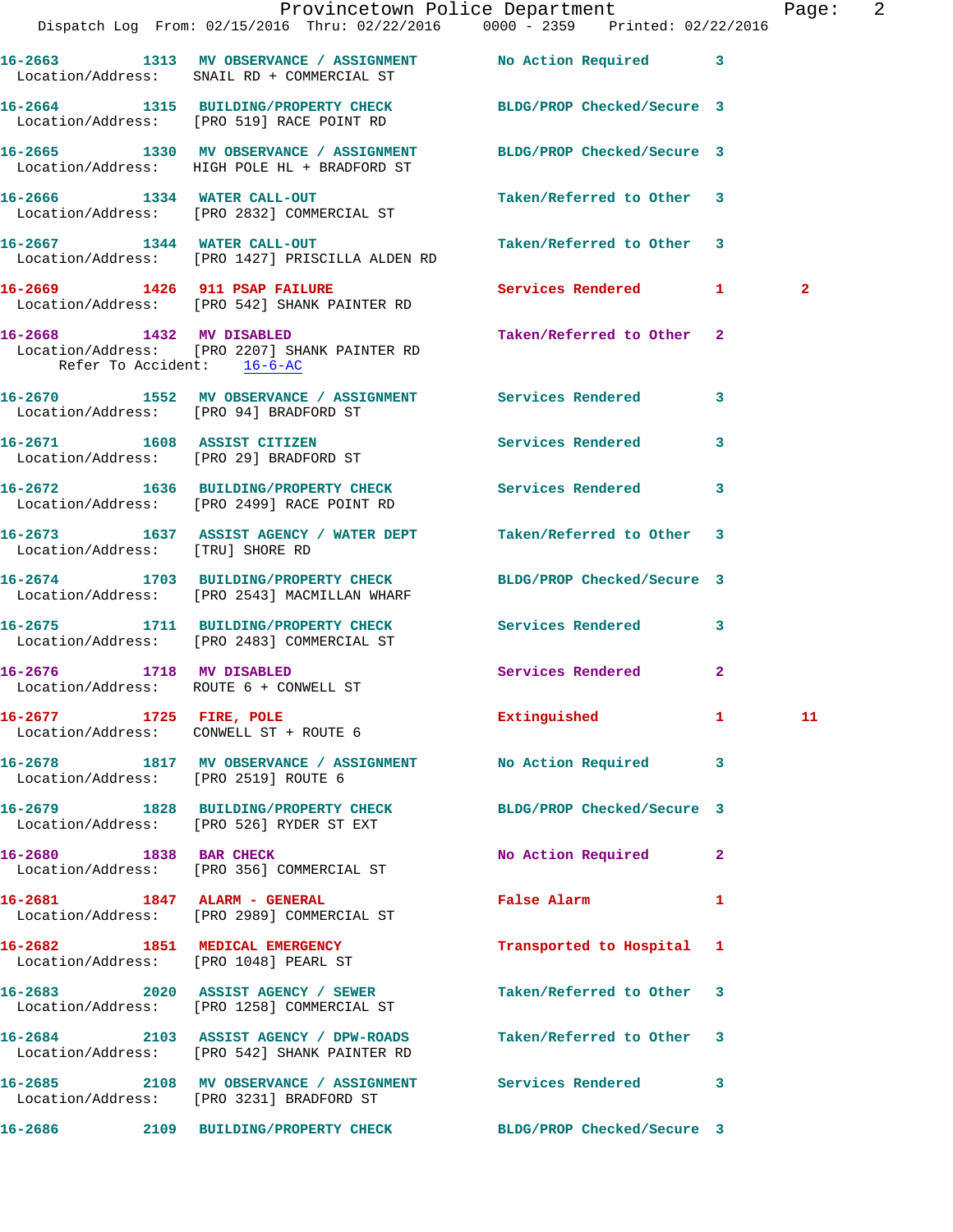|                                        |                                                                                                                  | Provincetown Police Department | $\mathsf{3}$<br>Page:   |
|----------------------------------------|------------------------------------------------------------------------------------------------------------------|--------------------------------|-------------------------|
|                                        | Dispatch Log From: 02/15/2016 Thru: 02/22/2016 0000 - 2359 Printed: 02/22/2016                                   |                                |                         |
|                                        | Location/Address: [PRO 75] CAPTAIN BERTIES WAY                                                                   |                                |                         |
|                                        | 16-2687 2133 BUILDING/PROPERTY CHECK BLDG/PROP Checked/Secure 3<br>Location/Address: [PRO 175] COMMERCIAL ST     |                                |                         |
|                                        | 16-2688 2136 BUILDING/PROPERTY CHECK Services Rendered 3<br>Location/Address: [PRO 3259] MACMILLAN WHARF         |                                |                         |
| Location/Address: [PRO 61] BRADFORD ST | 16-2689 2137 PROPERTY CHECK                                                                                      | No Action Required             | $\overline{\mathbf{3}}$ |
|                                        | 16-2690 2147 BUILDING/PROPERTY CHECK BLDG/PROP Checked/Secure 3<br>Location/Address: [PRO 1778] SHANK PAINTER RD |                                |                         |
|                                        | 16-2691 2208 BUILDING/PROPERTY CHECK Services Rendered<br>Location/Address: [PRO 2898] JEROME SMITH RD           |                                | 3                       |
|                                        | 16-2692 2321 BUILDING/PROPERTY CHECK<br>Location/Address: [PRO 2483] COMMERCIAL ST                               | <b>Services Rendered</b>       | 3                       |
|                                        | 16-2693 2334 BUILDING/PROPERTY CHECK Services Rendered<br>Location/Address: [PRO 2206] COMMERCIAL ST             |                                | 3                       |
|                                        | 16-2694 2340 MV OBSERVANCE / ASSIGNMENT Services Rendered<br>Location/Address: [PRO 2489] BRADFORD ST            |                                | $\overline{\mathbf{3}}$ |
|                                        | 16-2695 2357 BUILDING/PROPERTY CHECK BLDG/PROP Checked/Secure 3<br>Location/Address: [PRO 530] SHANK PAINTER RD  |                                |                         |

## **For Date: 02/16/2016 - Tuesday**

|                                                                     | 16-2754 0000 LOBBY TRAFFIC Services Rendered 3<br>Location/Address: [PRO 542] SHANK PAINTER RD               |                           |              | 16 <sup>1</sup> |
|---------------------------------------------------------------------|--------------------------------------------------------------------------------------------------------------|---------------------------|--------------|-----------------|
|                                                                     | 16-2696  0016 BUILDING/PROPERTY CHECK Services Rendered<br>Location/Address: [PRO 3430] COMMERCIAL ST        |                           | $\mathbf{3}$ |                 |
|                                                                     | 16-2697 0030 BUILDING/PROPERTY CHECK Services Rendered<br>Location/Address: [PRO 3430] COMMERCIAL ST         |                           | 3            |                 |
|                                                                     | 16-2698 0055 ALARM - FIRE<br>Location/Address: [PRO 371] COMMERCIAL ST                                       | False Alarm               | 1            |                 |
| 16-2700 0210 ASSIST CITIZEN<br>Location/Address: PILGRIM HEIGHTS RD |                                                                                                              | Services Rendered         | 3            |                 |
|                                                                     | 16-2701 0214 BUILDING/PROPERTY CHECK BLDG/PROP Checked/Secure 3<br>Location/Address: [PRO 182] COMMERCIAL ST |                           |              |                 |
|                                                                     | 16-2702 0227 MV OBSERVANCE / ASSIGNMENT No Action Required<br>Location/Address: [PRO 2577] BRADFORD ST       |                           | 3            |                 |
|                                                                     | Location/Address: [PRO 105] COMMERCIAL ST                                                                    |                           | 3            |                 |
|                                                                     | 16-2704 0423 MV OBSERVANCE / ASSIGNMENT Services Rendered<br>Location/Address: [PRO 106] COMMERCIAL ST       |                           | 3            |                 |
|                                                                     | 16-2705 0508 ALARM - FIRE<br>Location/Address: [PRO 1952] COMMERCIAL ST                                      | <b>Services Rendered</b>  | 1            |                 |
|                                                                     | 16-2706  0520 ASSIST AGENCY / MUTUAL AID Services Rendered<br>Location/Address: [PRO 1574] HARRY KEMP WAY    |                           | 3            |                 |
| Location/Address: [PRO 3222] ALDEN ST                               | 16-2707 0527 MEDICAL EMERGENCY                                                                               | Transported to Hospital 1 |              |                 |
|                                                                     | 16-2708 0534 ALARM - GENERAL<br>Location/Address: [PRO 3398] COMMERCIAL ST                                   | False Alarm               | 1            |                 |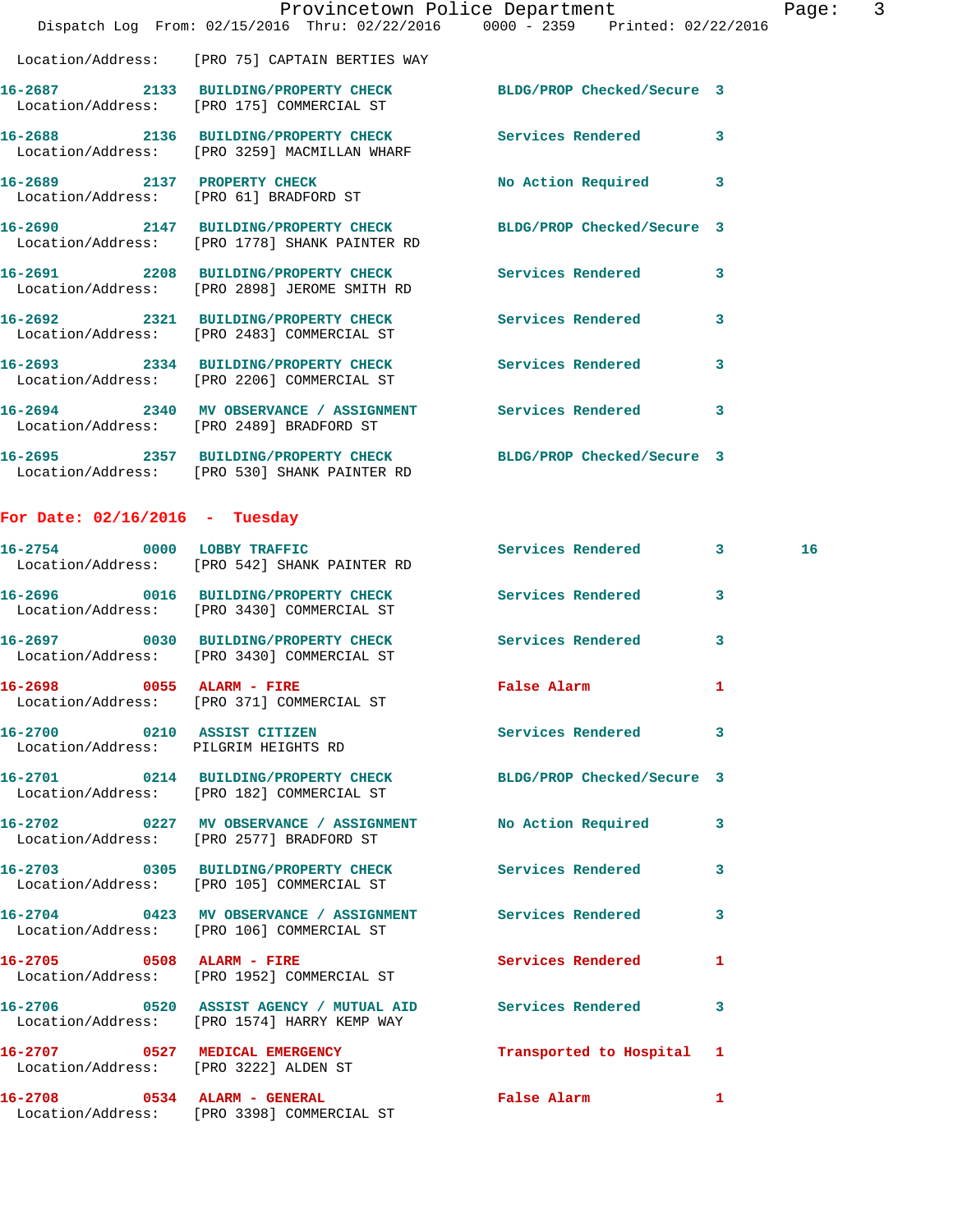|                                        | Dispatch Log From: 02/15/2016 Thru: 02/22/2016 0000 - 2359 Printed: 02/22/2016                                       | Provincetown Police Department |              | Page: | $\overline{4}$ |
|----------------------------------------|----------------------------------------------------------------------------------------------------------------------|--------------------------------|--------------|-------|----------------|
|                                        | 16-2709 0542 LOBBY TRAFFIC Services Rendered 2<br>Location/Address: [PRO 542] SHANK PAINTER RD                       |                                |              | 15    |                |
| 16-2710 0546 MV STOP                   | Location/Address: CONWELL ST + CEMETERY RD                                                                           | VERBAL WARNING                 | $\mathbf{3}$ |       |                |
|                                        | 16-2711 0604 MV OBSERVANCE / ASSIGNMENT No Action Required 3<br>Location/Address: [PRO 1252] SHANK PAINTER RD        |                                |              |       |                |
|                                        | 16-2713 0640 SEAGULL/BROKEN WING Services Rendered 2<br>Location/Address: [PRO 526] RYDER ST EXT                     |                                |              |       |                |
|                                        | 16-2714 0824 BUILDING/PROPERTY CHECK BLDG/PROP Checked/Secure 3<br>Location/Address: [PRO 3430] COMMERCIAL ST        |                                |              |       |                |
|                                        | 16-2715 0828 MV OBSERVANCE / ASSIGNMENT Services Rendered 3<br>Location/Address: SNAIL RD + COMMERCIAL ST            |                                |              |       |                |
|                                        | 16-2716 0829 FOUND TOYOTA KEY/REMOTE Services Rendered 3<br>Location/Address: [PRO 2520] PRINCE ST                   |                                |              |       |                |
|                                        | 16-2717 0858 BUILDING/PROPERTY CHECK<br>Location/Address: [PRO 1638] COMMERCIAL ST                                   | BLDG/PROP Checked/Secure 3     |              |       |                |
| Location/Address: [PRO 3287] ROUTE 6   | 16-2718 0904 BUILDING/PROPERTY CHECK BLDG/PROP Checked/Secure 3                                                      |                                |              |       |                |
|                                        | 16-2719 0914 MV OBSERVANCE / ASSIGNMENT No Action Required 3<br>Location/Address: SHANK PAINTER RD + JEROME SMITH RD |                                |              |       |                |
|                                        | 16-2720 0930 FOUND BANK BOOK/RETURNED Services Rendered 3<br>Location/Address: [PRO 43] BRADFORD ST                  |                                |              | 1     |                |
|                                        | 16-2721 1024 BUILDING/PROPERTY CHECK BLDG/PROP Checked/Secure 3<br>Location/Address: [PRO 2898] JEROME SMITH RD      |                                |              |       |                |
|                                        | 16-2722 1029 PARK, WALK & TALK Services Rendered 2<br>Location/Address: [PRO 537] SHANK PAINTER RD                   |                                |              |       |                |
|                                        | 16-2723 1049 ALARM SOUNDING<br>Location/Address: [PRO 2698] COMMERCIAL ST                                            | Services Rendered 1            |              |       |                |
| Location/Address: [PRO 94] BRADFORD ST | 16-2724 1052 MV OBSERVANCE / ASSIGNMENT Services Rendered                                                            |                                |              |       |                |
|                                        | 16-2725 1057 MV OBSERVANCE / ASSIGNMENT No Action Required 3<br>Location/Address: [PRO 525] COMMERCIAL ST            |                                |              |       |                |
|                                        | 16-2726 1102 PARK, WALK & TALK<br>Location/Address: [PRO 1633] COMMERCIAL ST                                         | Services Rendered              | $\mathbf{2}$ |       |                |
|                                        | 16-2727 1111 WRITTEN WARNING INSPECTION Citation/Warning Issued 3<br>Location/Address: RYDER ST + BRADFORD ST        |                                |              |       |                |
|                                        | 16-2728 1139 ALARM - FIRE<br>Location/Address: [PRO 3430] COMMERCIAL ST                                              | False Alarm                    | 1            |       |                |
|                                        | 16-2729 1216 SCAM ATTEMPT<br>Location/Address: [PRO 2139] COMMERCIAL ST                                              | SPOKEN TO                      | $\mathbf{2}$ |       |                |
|                                        | 16-2730 1223 ALARM - GENERAL<br>Location/Address: CREEK RD + FRANKLIN ST                                             | <b>Services Rendered</b>       | 1            |       |                |
|                                        | 16-2733 1350 MV COMPLAINT/TRAFFIC Services Rendered<br>Location/Address: BANGS ST + COMMERCIAL ST                    |                                | $\mathbf{2}$ |       |                |
|                                        | 16-2735 1407 MV OBSERVANCE / ASSIGNMENT No Action Required 3<br>Location/Address: BRADFORD ST + ALDEN ST             |                                |              |       |                |
|                                        | 16-2736 1422 PET PANTRY<br>Location/Address: [PRO 2474] BRADFORD ST                                                  | Services Rendered 3            |              | 1     |                |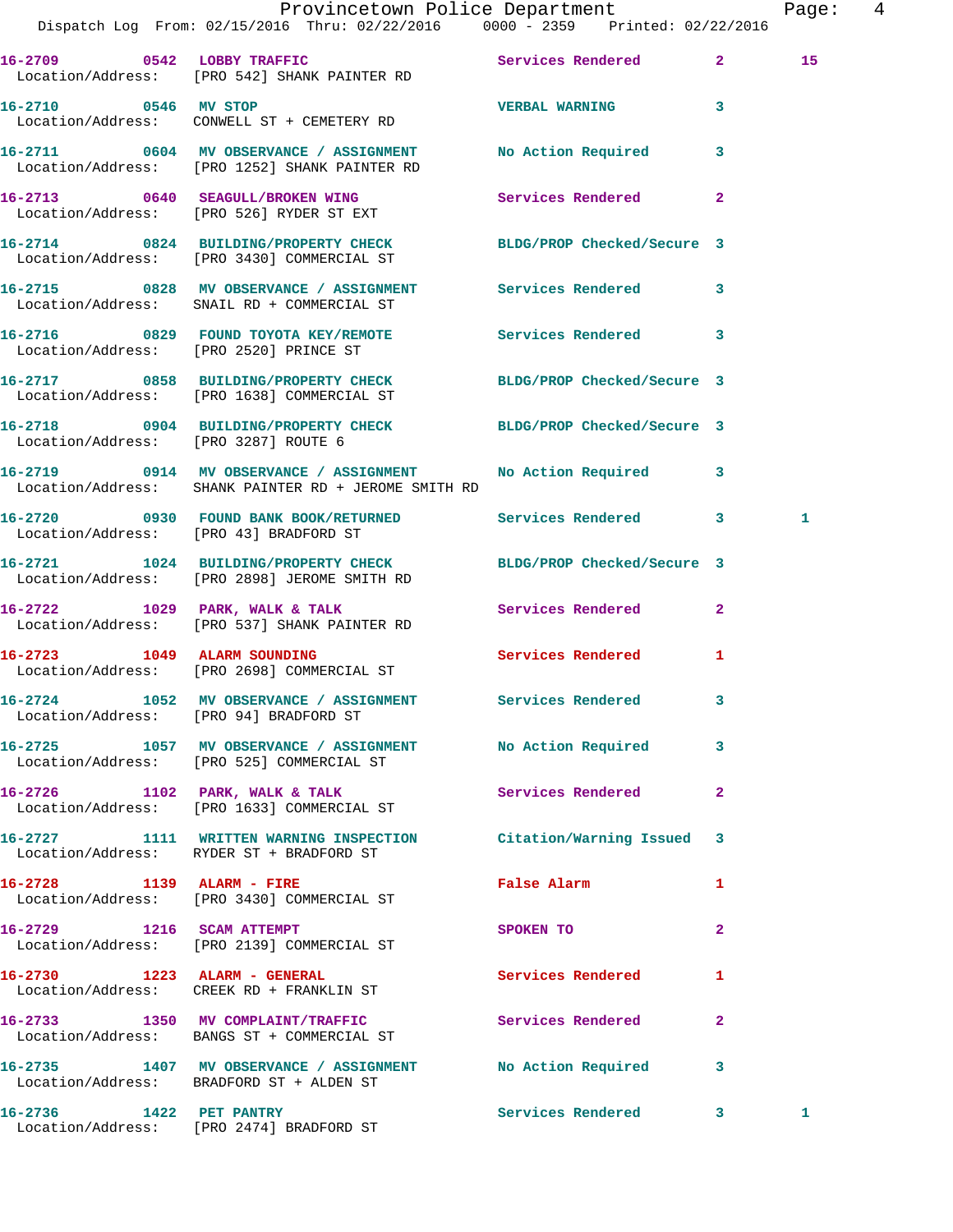|                                                   | 16-2739 1521 FOUND SET OF 2 KEYS<br>Location/Address: [PRO 542] SHANK PAINTER RD                        | <b>Services Rendered</b>   | 3            |   |
|---------------------------------------------------|---------------------------------------------------------------------------------------------------------|----------------------------|--------------|---|
|                                                   | 16-2738 1529 BUILDING/PROPERTY CHECK<br>Location/Address: [PRO 1638] COMMERCIAL ST                      | BLDG/PROP Checked/Secure 3 |              |   |
|                                                   | 16-2740 1546 FOLLOW UP<br>Location/Address: [PRO 120] COMMERCIAL ST                                     | No Action Required         | $\mathbf{2}$ |   |
| Location/Address: [PRO 16] BRADFORD ST            | 16-2741 1606 BUILDING/PROPERTY CHECK                                                                    | BLDG/PROP Checked/Secure 3 |              |   |
|                                                   | 16-2742 1648 911 GENERAL-TTY TEST CALL<br>Location/Address: [PRO 542] SHANK PAINTER RD                  | <b>No Action Required</b>  | 1            |   |
|                                                   | 16-2743 1839 BUILDING/PROPERTY CHECK<br>Location/Address: [PRO 526] RYDER ST EXT                        | BLDG/PROP Checked/Secure 3 |              |   |
| 16-2744 1905 HAZARDS<br>Location/Address: ROUTE 6 |                                                                                                         | Removed Hazard             | $\mathbf{2}$ |   |
|                                                   | 16-2745 1920 BUILDING/PROPERTY CHECK<br>Location/Address: [PRO 3259] MACMILLAN WHARF                    | BLDG/PROP Checked/Secure 3 |              |   |
|                                                   | 16-2746 1944 ALARM - GENERAL<br>Location/Address: [PRO 1913] COMMERCIAL ST                              | False Alarm Weather (No 1  |              |   |
|                                                   | 16-2747 2027 BUILDING/PROPERTY CHECK<br>Location/Address: [PRO 2977] COMMERCIAL ST                      | BLDG/PROP Checked/Secure 3 |              |   |
|                                                   | 16-2748 2051 BUILDING/PROPERTY CHECK<br>Location/Address: [PRO 3609] COMMERCIAL ST                      | BLDG/PROP Checked/Secure 3 |              |   |
| 16-2749 2110 MEDICAL EMERGENCY                    | Location/Address: [PRO 1669] BRADFORD ST                                                                | Services Rendered          | 1            |   |
|                                                   | 16-2750 2216 ALARM - GENERAL<br>Location/Address: [PRO 1225] COMMERCIAL ST                              | Services Rendered          | 1            |   |
|                                                   | 16-2751 2307 MEDICAL EMERGENCY<br>Location/Address: [PRO 1094] RACE POINT RD                            | Transported to Hospital 1  |              | 1 |
|                                                   | 16-2752 2324 ALARM - GENERAL<br>Location/Address: [PRO 3258] BRADFORD ST                                | False Alarm Weather (No 1  |              |   |
| For Date: $02/17/2016$ - Wednesday                |                                                                                                         |                            |              |   |
|                                                   | 16-2755 0233 BUILDING/PROPERTY CHECK<br>Location/Address: [PRO 2483] COMMERCIAL ST                      | BLDG/PROP Checked/Secure 3 |              |   |
|                                                   | 16-2756 0233 BUILDING/PROPERTY CHECK Services Rendered<br>Location/Address: [PRO 2490] PROVINCELANDS RD |                            | 3            |   |
|                                                   | 16-2757 0240 BUILDING/PROPERTY CHECK<br>Location/Address: [PRO 2489] BRADFORD ST                        | Services Rendered          | 3            |   |
|                                                   | 16-2758 0253 BUILDING/PROPERTY CHECK<br>Location/Address: [PRO 530] SHANK PAINTER RD                    | BLDG/PROP Checked/Secure 3 |              |   |
|                                                   | 16-2760 0311 BUILDING/PROPERTY CHECK<br>Location/Address: [PRO 3430] COMMERCIAL ST                      | Services Rendered          | 3            |   |
|                                                   | 16-2761 0341 BUILDING/PROPERTY CHECK<br>Location/Address: [PRO 175] COMMERCIAL ST                       | BLDG/PROP Checked/Secure 3 |              |   |
| Location/Address: [PRO 521] ROUTE 6               | 16-2762 0347 BUILDING/PROPERTY CHECK Services Rendered                                                  |                            | 3            |   |
| 16-2763 0449 LOUD MUSIC                           |                                                                                                         | SPOKEN TO                  | 3            |   |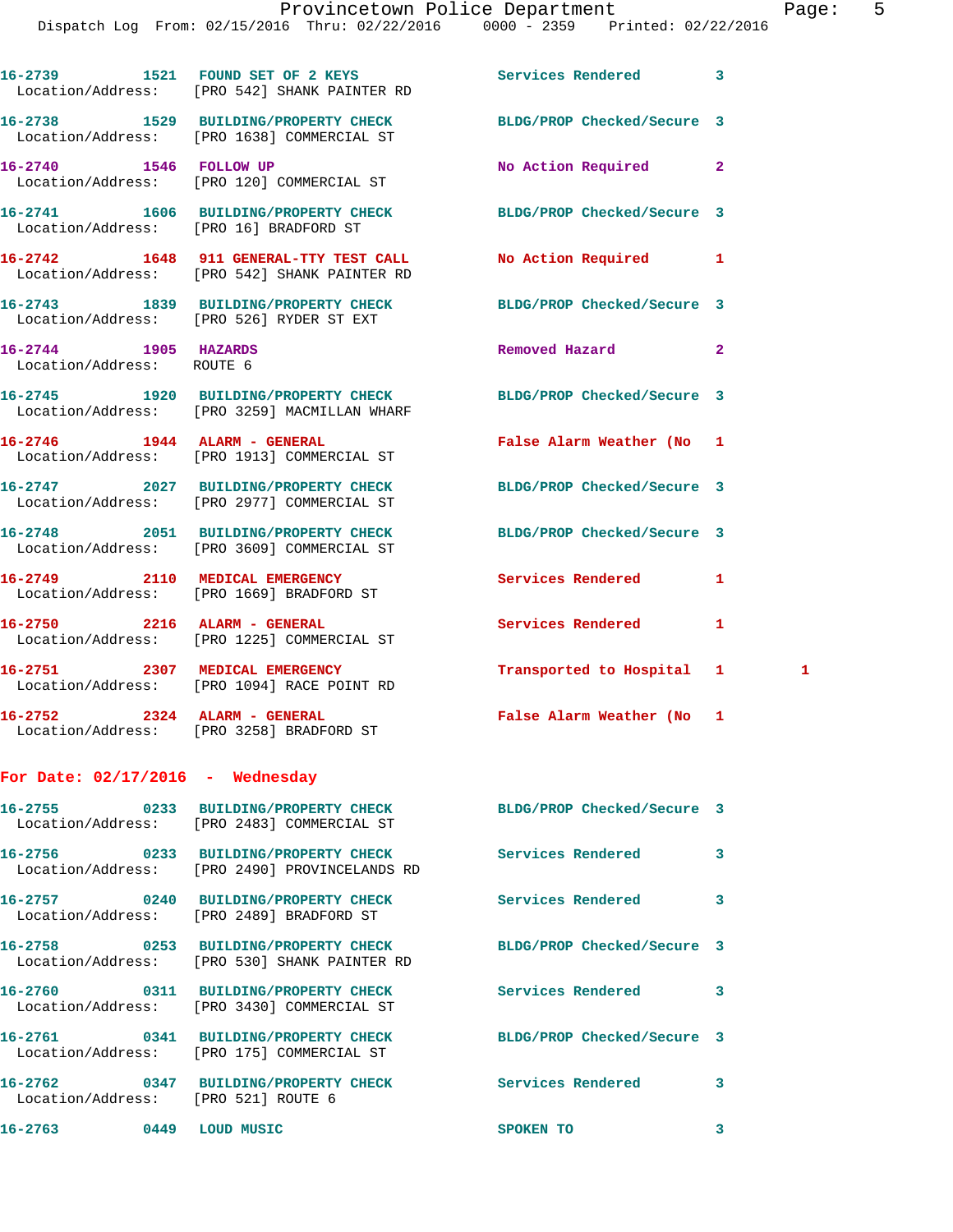|                                                              | Dispatch Log From: 02/15/2016 Thru: 02/22/2016 0000 - 2359 Printed: 02/22/2016                                      | Provincetown Police Department | Page: 6                 |
|--------------------------------------------------------------|---------------------------------------------------------------------------------------------------------------------|--------------------------------|-------------------------|
|                                                              | Location/Address: [PRO 539] SHANK PAINTER RD                                                                        |                                |                         |
|                                                              | 16-2764 0531 BUILDING/PROPERTY CHECK Services Rendered 3<br>Location/Address: [PRO 2490] PROVINCELANDS RD           |                                |                         |
|                                                              | 16-2765 0845 BUILDING/PROPERTY CHECK Services Rendered<br>Location/Address: [PRO 2483] COMMERCIAL ST                |                                | $\overline{\mathbf{3}}$ |
|                                                              | 16-2766 0854 SERVICE CALL/COURT Services Rendered 3<br>Location/Address: [PRO 542] SHANK PAINTER RD                 |                                |                         |
|                                                              | 16-2767 0855 MV OBSERVANCE / ASSIGNMENT BLDG/PROP Checked/Secure 3<br>Location/Address: HOWLAND ST + HARRY KEMP WAY |                                |                         |
|                                                              | 16-2768 0855 ALARM - GENERAL<br>Location/Address: [PRO 1198] BRADFORD ST                                            | Services Rendered 1            |                         |
|                                                              | 16-2769 0920 BUILDING/PROPERTY CHECK BLDG/PROP Checked/Secure 3<br>Location/Address: [PRO 1638] COMMERCIAL ST       |                                |                         |
|                                                              | 16-2770 0926 MV OBSERVANCE / ASSIGNMENT Services Rendered 3<br>Location/Address: HOWLAND ST + HARRY KEMP WAY        |                                |                         |
|                                                              | 16-2771 0936 MV OBSERVANCE / ASSIGNMENT<br>Location/Address: SHANK PAINTER RD + JEROME SMITH RD                     | No Action Required 3           |                         |
| Location/Address: BRADFORD ST                                | 16-2772 0950 ASSIST AGENCY / WATER                                                                                  | Taken/Referred to Other 3      |                         |
|                                                              | 16-2773 1013 ALARM - GENERAL BLDG/PROP Checked/Secure 1<br>Location/Address: [PRO 2333] TELEGRAPH HILL RD           |                                |                         |
| 16-2774 1015 MV STOP<br>Location/Address: [PRO 2513] ROUTE 6 |                                                                                                                     | VERBAL WARNING 3               |                         |
| Location/Address: [PRO 3287] ROUTE 6                         | 1026 BUILDING/PROPERTY CHECK BLDG/PROP Checked/Secure 3                                                             |                                |                         |
|                                                              | 16-2776 1043 ANIMAL CALL/PET PANTRY Services Rendered 2<br>Location/Address: [PRO 3966] SHANK PAINTER RD            |                                |                         |
|                                                              | 16-2777 1046 ANIMAL CALL/PET PANTRY Services Rendered 2<br>Location/Address: [PRO 3296] SHANK PAINTER RD            |                                |                         |
| 16-2778 1051 MISSING PERSON                                  | Location/Address: [PRO 542] SHANK PAINTER RD                                                                        | Could Not Locate               | 1                       |
|                                                              | 16-2779 1101 BUILDING/PROPERTY CHECK<br>Location/Address: [PRO 2540] RACE POINT RD                                  | BLDG/PROP Checked/Secure 3     |                         |
|                                                              | 16-2780 1102 BUILDING/PROPERTY CHECK<br>Location/Address: [PRO 3165] RACE POINT RD                                  | BLDG/PROP Checked/Secure 3     |                         |
|                                                              | 16-2781 1108 BUILDING/PROPERTY CHECK<br>Location/Address: [PRO 2499] RACE POINT RD                                  | BLDG/PROP Checked/Secure 3     |                         |
|                                                              | 16-2782 1109 BUILDING/PROPERTY CHECK<br>Location/Address: [PRO 3430] COMMERCIAL ST                                  | BLDG/PROP Checked/Secure 3     |                         |
|                                                              | 16-2783 1119 ANIMAL CALL/PET PANTRY<br>Location/Address: [PRO 2474] BRADFORD ST                                     | Services Rendered 2            |                         |
|                                                              | 16-2784 1122 BUILDING/PROPERTY CHECK<br>Location/Address: [PRO 2490] PROVINCELANDS RD                               | BLDG/PROP Checked/Secure 3     |                         |
|                                                              | 16-2785 1123 BUILDING/PROPERTY CHECK<br>Location/Address: [PRO 2206] COMMERCIAL ST                                  | BLDG/PROP Checked/Secure 3     |                         |
|                                                              | 16-2786 1142 BUILDING/PROPERTY CHECK BLDG/PROP Checked/Secure 3<br>Location/Address: [PRO 3317] CEMETERY RD         |                                |                         |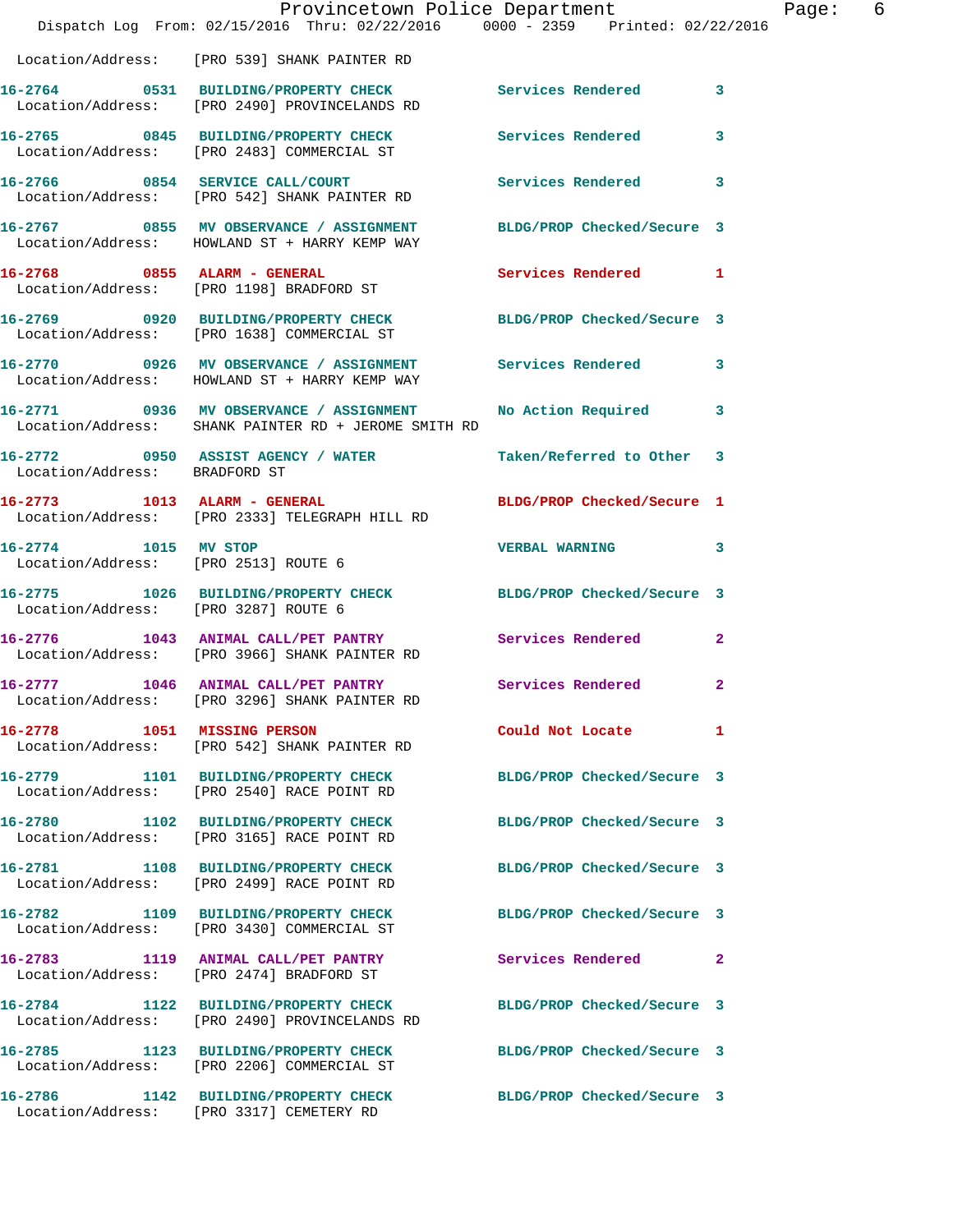|                                                            | Provincetown Police Department<br>Dispatch Log From: 02/15/2016 Thru: 02/22/2016 0000 - 2359 Printed: 02/22/2016   |                            | Pag                 |  |
|------------------------------------------------------------|--------------------------------------------------------------------------------------------------------------------|----------------------------|---------------------|--|
|                                                            | 16-2787 1142 BUILDING/PROPERTY CHECK BLDG/PROP Checked/Secure 3<br>Location/Address: [PRO 3318] CEMETERY RD        |                            |                     |  |
|                                                            | 16-2788 1212 BUILDING/PROPERTY CHECK Services Rendered<br>Location/Address: [PRO 3259] MACMILLAN WHARF             |                            | 3                   |  |
| Location/Address: SMALLS CT                                | 16-2789 1314 ANIMAL CALL/BIRD Services Rendered                                                                    |                            | $\mathbf{2}$        |  |
|                                                            | 16-2790 1328 BUILDING/PROPERTY CHECK/OPEN BLD/PROP CHECKED UNSECUR 3<br>Location/Address: [PRO 2842] COMMERCIAL ST |                            |                     |  |
|                                                            | 16-2791 1343 MV OBSERVANCE / ASSIGNMENT Services Rendered<br>Location/Address: HOWLAND ST + BRADFORD ST            |                            | 3                   |  |
|                                                            | 16-2793 1355 LOST/BACKPACK<br>Location/Address: [PRO 542] SHANK PAINTER RD                                         | Services Rendered          | 3                   |  |
|                                                            | 16-2792 1358 ANIMAL CALL<br>Location/Address: [PRO 2500] COMMERCIAL ST                                             | SPOKEN TO                  | $\overline{a}$      |  |
|                                                            | 16-2794 1359 MV COMPLAINT<br>Location/Address: [PRO 57] BRADFORD ST                                                | Services Rendered          | $\mathbf{2}$        |  |
|                                                            | 16-2795 1417 ANIMAL CALL/DOLPHIN<br>Location/Address: [PRO 3430] COMMERCIAL ST                                     | Taken/Referred to Other    | $\mathbf{2}$        |  |
|                                                            | 16-2796 1500 PARK, WALK & TALK 1988 Services Rendered<br>Location/Address: [PRO 105] COMMERCIAL ST                 |                            | $\mathbf{2}$        |  |
|                                                            | 16-2797 1507 WIRES DOWN<br>Location/Address: [PRO 1613] WINTHROP ST                                                | Taken/Referred to Other    | $\mathbf{2}$        |  |
|                                                            | 16-2798 1522 ID CARD FOUND/RETURNED Services Rendered<br>Location/Address: [PRO 542] SHANK PAINTER RD              |                            | 3 <sup>7</sup><br>1 |  |
|                                                            | 16-2799 1527 BUILDING/PROPERTY CHECK BLDG/PROP Checked/Secure 3<br>Location/Address: [PRO 3033] COMMERCIAL ST      |                            |                     |  |
| 16-2800 1559 HAZARDS                                       | Location/Address: [PRO 396] COMMERCIAL ST                                                                          | Taken/Referred to Other 2  |                     |  |
|                                                            | 16-2801 1629 DOCTOR-ORDERED TRANSPORT<br>Location/Address: [PRO 440] HARRY KEMP WAY                                | Transported to Hospital 1  |                     |  |
|                                                            | 16-2802 1631 BUILDING/PROPERTY CHECK<br>Location/Address: [PRO 517] RACE POINT RD                                  | BLDG/PROP Checked/Secure 3 |                     |  |
|                                                            | 16-2804 1635 BUILDING/PROPERTY CHECK<br>Location/Address: [PRO 2499] RACE POINT RD                                 | BLDG/PROP Checked/Secure 3 |                     |  |
| 16-2805 1654 ILLEGAL DUMPING<br>Location/Address: SNAIL RD |                                                                                                                    | Taken/Referred to Other    | $\mathbf{2}$        |  |
|                                                            | 16-2806 1703 B & E BURGLARY<br>Location/Address: [PRO 1740] BRADFORD ST EXT                                        | Services Rendered          | $\mathbf{2}$        |  |
| 16-2807 1748 FOUND IPHONE                                  | Location/Address: FRANKLIN ST + BRADFORD ST                                                                        | Services Rendered          | 3                   |  |
| 16-2808 2104 WATER CALL                                    | Location/Address: [PRO 1635] COMMERCIAL ST                                                                         | Taken/Referred to Other    | 3                   |  |
|                                                            | 16-2809 2152 BUILDING/PROPERTY CHECK<br>Location/Address: [PRO 75] CAPTAIN BERTIES WAY                             | BLDG/PROP Checked/Secure 3 |                     |  |
|                                                            | 16-2811 2319 BUILDING/PROPERTY CHECK<br>Location/Address: [PRO 3033] COMMERCIAL ST                                 | BLDG/PROP Checked/Secure 3 |                     |  |
|                                                            |                                                                                                                    |                            |                     |  |

**16-2812 2322 MV OBSERVANCE / ASSIGNMENT Services Rendered 3** 

Location/Address: [PRO 2513] ROUTE 6

Page: 7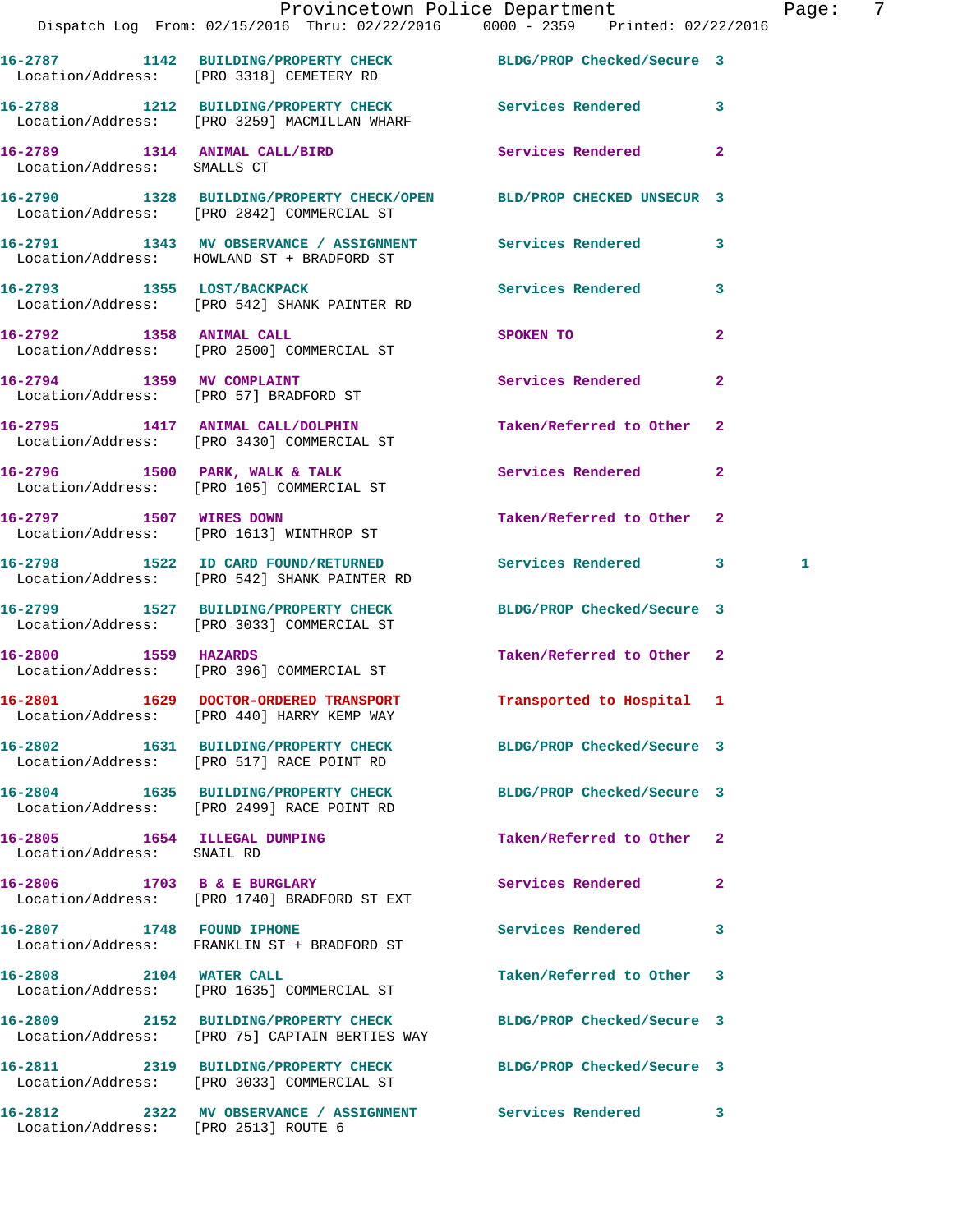|                                                              |                                                                                                       | Provincetown Police Department<br>Dispatch Log From: 02/15/2016 Thru: 02/22/2016 0000 - 2359 Printed: 02/22/2016 |              | Page |
|--------------------------------------------------------------|-------------------------------------------------------------------------------------------------------|------------------------------------------------------------------------------------------------------------------|--------------|------|
|                                                              | Location/Address: [PRO 2490] PROVINCELANDS RD                                                         | 16-2814 2330 BUILDING/PROPERTY CHECK Services Rendered 3                                                         |              |      |
|                                                              | Location/Address: BRADFORD ST + HOWLAND ST                                                            | 16-2813 2332 MV OBSERVANCE / ASSIGNMENT Services Rendered 3                                                      |              |      |
| 16-2815 2338 MV STOP<br>Location/Address: [PRO 2521] ROUTE 6 |                                                                                                       | Citation/Warning Issued                                                                                          | 3            |      |
|                                                              | Location/Address: [PRO 3430] COMMERCIAL ST                                                            | 16-2816 2343 MV OBSERVANCE / ASSIGNMENT Services Rendered 3                                                      |              |      |
|                                                              | Location/Address: BRADFORD ST + HOWLAND ST                                                            | 16-2817 		 2347 MV OBSERVANCE / ASSIGNMENT Services Rendered                                                     | 3            |      |
| For Date: $02/18/2016$ - Thursday                            |                                                                                                       |                                                                                                                  |              |      |
|                                                              | 16-2834 0000 LOBBY TRAFFIC<br>Location/Address: [PRO 542] SHANK PAINTER RD                            | Services Rendered 3                                                                                              |              | 19   |
|                                                              | Location/Address: [PRO 306] COMMERCIAL ST                                                             | 16-2818 0012 BUILDING/PROPERTY CHECK BLDG/PROP Checked/Secure 3                                                  |              |      |
|                                                              |                                                                                                       | 16-2819 0018 BUILDING/PROPERTY CHECK BLDG/PROP Checked/Secure 3<br>Location/Address: [PRO 488] MAYFLOWER ST      |              |      |
|                                                              | Location/Address: [PRO 175] COMMERCIAL ST                                                             | 16-2820 0034 BUILDING/PROPERTY CHECK BLDG/PROP Checked/Secure 3                                                  |              |      |
|                                                              | Location/Address: [PRO 3231] BRADFORD ST                                                              | 16-2821 0052 MV OBSERVANCE / ASSIGNMENT Services Rendered                                                        | $\mathbf{3}$ |      |
|                                                              | Location/Address: [PRO 2489] BRADFORD ST                                                              | 16-2822 0110 MV OBSERVANCE / ASSIGNMENT Services Rendered                                                        | 3            |      |
| 16-2823 0126 MV STOP                                         | Location/Address: [PRO 3004] BRADFORD ST                                                              | <b>VERBAL WARNING</b>                                                                                            | 3            |      |
|                                                              | Location/Address: [PRO 530] SHANK PAINTER RD                                                          | 16-2824 0138 BUILDING/PROPERTY CHECK BLDG/PROP Checked/Secure 3                                                  |              |      |
|                                                              | Location/Address: [PRO 3193] COMMERCIAL ST                                                            | 16-2826 		 0152 FOUND DEBIT CARD/RETURNED Services Rendered 3                                                    |              | 1    |
|                                                              | Location/Address: [PRO 186] COMMERCIAL ST                                                             | 16-2827 0158 BUILDING/PROPERTY CHECK BLDG/PROP Checked/Secure 3                                                  |              |      |
| 16-2828 0209 MV STOP                                         | Location/Address: RACE POINT RD + NELSON AVE                                                          | <b>VERBAL WARNING</b>                                                                                            | 3            |      |
|                                                              | 16-2829 0217 BUILDING/PROPERTY CHECK<br>Location/Address: [PRO 2499] RACE POINT RD                    | Services Rendered                                                                                                | 3            |      |
|                                                              | 16-2830 0312 BUILDING/PROPERTY CHECK<br>Location/Address: [PRO 539] SHANK PAINTER RD                  | BLDG/PROP Checked/Secure 3                                                                                       |              |      |
|                                                              | Location/Address: [PRO 3430] COMMERCIAL ST                                                            | 16-2831 0349 MV OBSERVANCE / ASSIGNMENT Services Rendered                                                        | 3            |      |
|                                                              | 16-2832 6450 MV OBSERVANCE / ASSIGNMENT Services Rendered<br>Location/Address: [PRO 2489] BRADFORD ST |                                                                                                                  | 3            |      |
|                                                              | 16-2833 0525 BUILDING/PROPERTY CHECK<br>Location/Address: [PRO 1778] SHANK PAINTER RD                 | <b>Services Rendered</b>                                                                                         | 3            |      |
|                                                              | 16-2835 0537 BUILDING/PROPERTY CHECK<br>Location/Address: [PRO 433] RYDER ST EXT                      | BLDG/PROP Checked/Secure 3                                                                                       |              |      |

**16-2836 0614 BUILDING/PROPERTY CHECK BLDG/PROP Checked/Secure 3**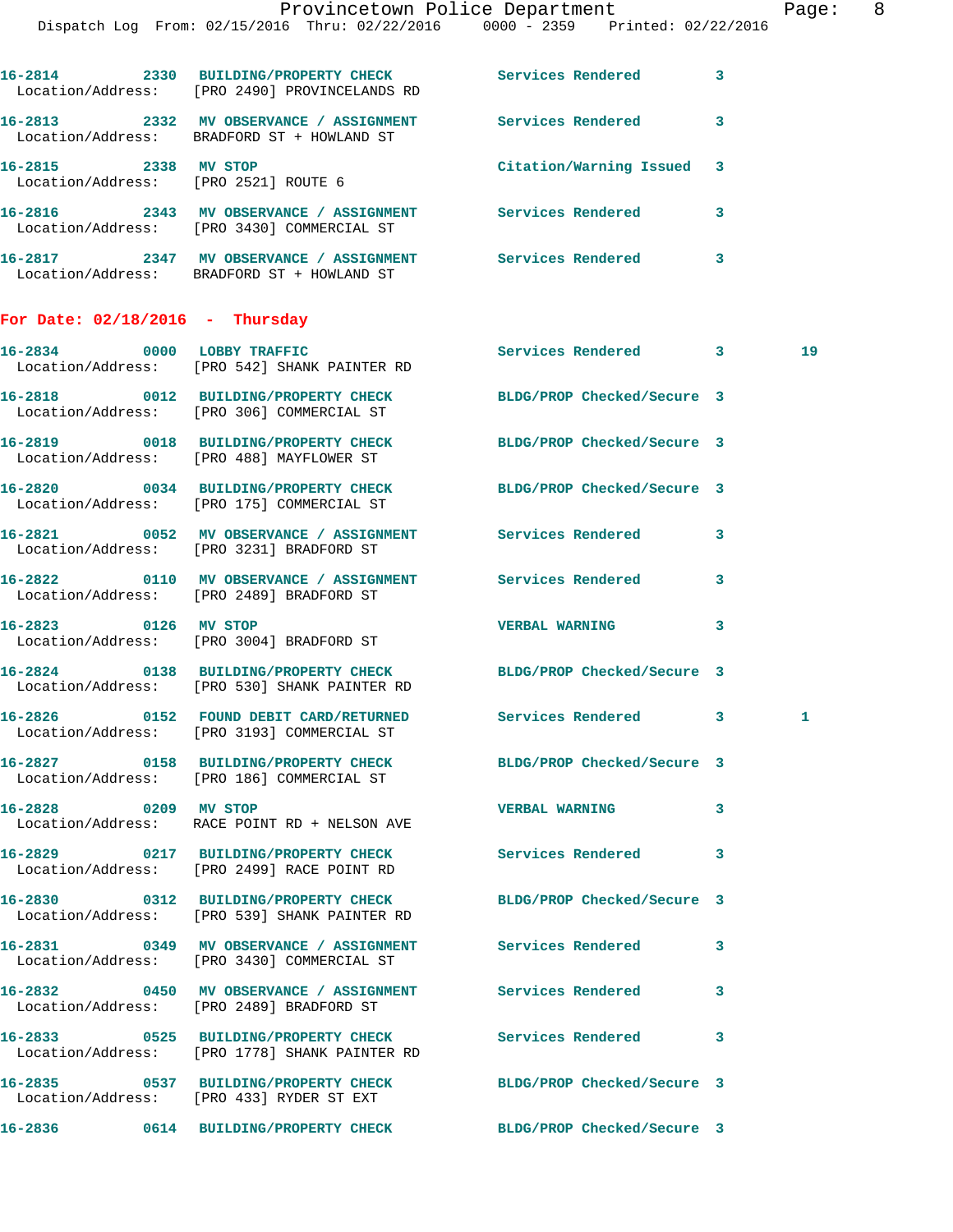|                                                      | Provincetown Police Department                                                                                                   |                            |                |
|------------------------------------------------------|----------------------------------------------------------------------------------------------------------------------------------|----------------------------|----------------|
|                                                      | Dispatch Log From: 02/15/2016 Thru: 02/22/2016 0000 - 2359 Printed: 02/22/2016                                                   |                            |                |
|                                                      | Location/Address: [PRO 3609] COMMERCIAL ST                                                                                       |                            |                |
| Location/Address: [PRO 3287] ROUTE 6                 | 16-2837 0624 BUILDING/PROPERTY CHECK                                                                                             | BLDG/PROP Checked/Secure 3 |                |
|                                                      | 16-2838 0754 SERVICE CALL/COURT<br>Location/Address: [PRO 542] SHANK PAINTER RD                                                  | <b>Services Rendered</b>   | 3              |
| 16-2839 0758 ALARM - GENERAL                         | Location/Address: [PRO 372] COMMERCIAL ST                                                                                        | <b>Services Rendered</b>   | 1              |
|                                                      | 16-2840 0849 BUILDING/PROPERTY CHECK<br>Location/Address: [PRO 444] HIGH POLE HILL                                               | BLDG/PROP Checked/Secure 3 |                |
|                                                      | 16-2841 0904 BUILDING/PROPERTY CHECK BLDG/PROP Checked/Secure 3<br>Location/Address: [PRO 2490] PROVINCELANDS RD                 |                            |                |
|                                                      | 16-2842 0928 BUILDING/PROPERTY CHECK<br>Location/Address: [PRO 707] BAYBERRY AVE                                                 | BLDG/PROP Checked/Secure 3 |                |
|                                                      | 16-2843 0941 BUILDING/PROPERTY CHECK<br>Location/Address: [PRO 2898] JEROME SMITH RD                                             | BLDG/PROP Checked/Secure 3 |                |
| Location/Address: [PRO 3440] ROUTE 6                 | 16-2844 0954 MV OBSERVANCE / ASSIGNMENT Services Rendered                                                                        |                            | 3              |
| Location/Address: [PRO 3287] ROUTE 6                 | 16-2845 1010 BUILDING/PROPERTY CHECK BLDG/PROP Checked/Secure 3                                                                  |                            |                |
|                                                      | 16-2846 1011 ANIMAL CALL/RACCOON<br>Location/Address: [PRO 1359] COMMERCIAL ST                                                   | Could Not Locate           | $\overline{2}$ |
|                                                      | 16-2847 1031 ALARM - GENERAL<br>Location/Address: [PRO 310] COMMERCIAL ST                                                        | <b>Services Rendered</b>   | 1              |
|                                                      | 16-2848 1048 BUILDING/PROPERTY CHECK BLDG/PROP Checked/Secure 3<br>Location/Address: [PRO 2483] COMMERCIAL ST                    |                            |                |
|                                                      | 16-2849 1053 ANIMAL CALL/PET PANTRY<br>Location/Address: [PRO 285] COMMERCIAL ST                                                 | Services Rendered          | $\mathbf{2}$   |
| 16-2850                                              | 1054 ALARM - GENERAL<br>Location/Address: [PRO 2330] TELEGRAPH HILL RD                                                           | False Alarm                | 1              |
|                                                      | 16-2851 1108 SERVICE CALL/MEETING Services Rendered<br>Location/Address: [PRO 197] COMMERCIAL ST                                 |                            | 3              |
| Location/Address: SHIPS WAY RD                       | 16-2852 1218 ANIMAL CALL/LOOSE DOG                                                                                               | Services Rendered          | $\mathbf{2}$   |
|                                                      | 16-2853 1222 ANIMAL CALL/MEETING<br>Location/Address: [PRO 488] MAYFLOWER ST                                                     | <b>Services Rendered</b>   | 2              |
|                                                      | 16-2854 1242 BUILDING/PROPERTY CHECK<br>Location/Address: [PRO 16] BRADFORD ST                                                   | BLDG/PROP Checked/Secure 3 |                |
|                                                      | 16-2855 1246 MV OBSERVANCE / ASSIGNMENT Services Rendered<br>Location/Address: BRADFORD ST + STANDISH ST                         |                            | 3              |
| 16-2856 1304 MV STOP<br>Location/Address: COTTAGE ST |                                                                                                                                  | <b>VERBAL WARNING</b>      | 3              |
|                                                      | 16-2857 1308 LARCENY / FORGERY / FRAUD Arrest(s) Made<br>Location/Address: [PRO 1720] COMMERCIAL ST<br>Refer To Arrest: 16-28-AR |                            | 2              |
|                                                      | 16-2858 1345 MEDICAL EMERGENCY/LIFT Services Rendered<br>Location/Address: [PRO 376] COMMERCIAL ST                               |                            | 1              |
|                                                      | 16-2859 1356 PARK, WALK & TALK<br>Location/Address: [PRO 537] SHANK PAINTER RD                                                   | Services Rendered          | 2              |

Page: 9<br>6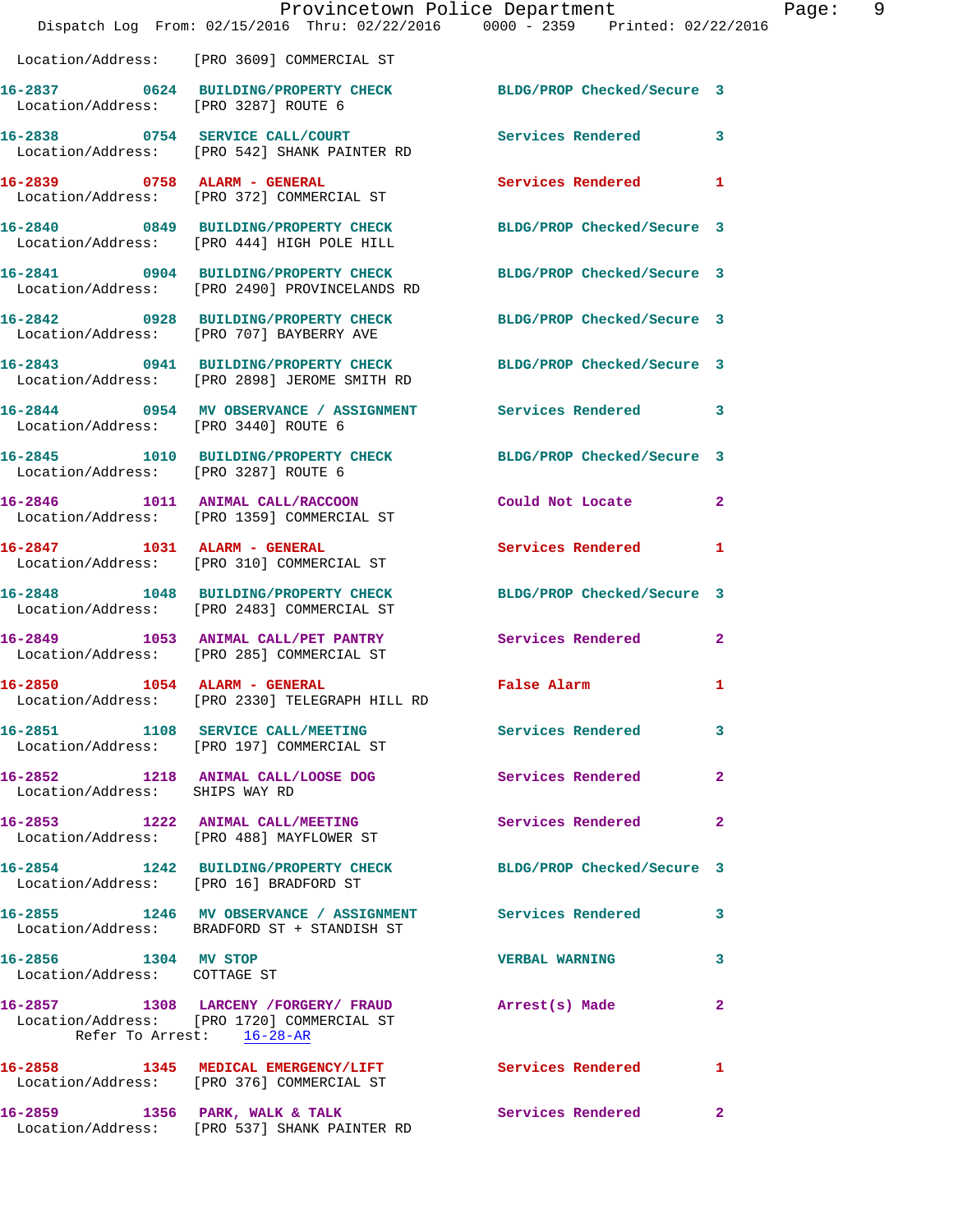|                            | 16-2860 1412 ANIMAL CALL/PET PANTRY Services Rendered<br>Location/Address: [PRO 3296] SHANK PAINTER RD          |                            | $\mathbf{2}$ |    |
|----------------------------|-----------------------------------------------------------------------------------------------------------------|----------------------------|--------------|----|
|                            | 16-2861 1431 LARCENY / FORGERY / FRAUD<br>Location/Address: [PRO 1436] TREMONT ST                               | Services Rendered          | $\mathbf{2}$ |    |
|                            | 16-2862 1549 OPEN DOOR<br>Location/Address: [PRO 488] MAYFLOWER ST                                              | BLD/PROP CHECKED UNSECUR 3 |              |    |
|                            | 16-2863 1608 SERVE TRESPASS ORDERS<br>Location/Address: [PRO 1720] COMMERCIAL ST                                | Services Rendered          | $\mathbf{2}$ | 1  |
|                            | 16-2864 1619 SERVICE CALL<br>Location/Address: [PRO 1645] HARRY KEMP WAY                                        | <b>Services Rendered</b>   | 3            |    |
|                            | 16-2865 1627 MV BLOCKING ROAD<br>Location/Address: ARCH ST + COMMERCIAL ST                                      | Services Rendered          | $\mathbf{2}$ |    |
|                            | 16-2866 1636 BUILDING/PROPERTY CHECK<br>Location/Address: [PRO 2483] COMMERCIAL ST                              | Services Rendered          | 3            |    |
| 16-2867 1641 BEACH CHECKS  | Location/Address: [PRO 2490] PROVINCELANDS RD                                                                   | Services Rendered          | 3            |    |
|                            | 16-2869 1710 FRACTURED ELBOW<br>Location/Address: [PRO 440] HARRY KEMP WAY                                      | Transported to Hospital 1  |              |    |
|                            | 16-2870 1712 BUILDING/PROPERTY CHECK<br>Location/Address: [PRO 3259] MACMILLAN WHARF                            | <b>Services Rendered</b>   | 3            |    |
|                            | 16-2872 1719 BUILDING/PROPERTY CHECK<br>Location/Address: [PRO 433] RYDER ST EXT                                | <b>Services Rendered</b>   | 3            |    |
|                            | 16-2873 1817 MV OBSERVANCE / ASSIGNMENT<br>Location/Address: HOWLAND ST + BRADFORD ST                           | Services Rendered          | 3            |    |
|                            | 16-2874 1837 LIFT ASSIST<br>Location/Address: [PRO 376] COMMERCIAL ST                                           | Services Rendered          | 1            |    |
|                            | 16-2875 1853 VERBAL STOP SIGN<br>Location/Address: GOSNOLD ST + BRADFORD ST                                     | <b>VERBAL WARNING</b>      | 3            |    |
|                            | 16-2876 1859 BUILDING/PROPERTY CHECK BLDG/PROP Checked/Secure 3<br>Location/Address: [PRO 2543] MACMILLAN WHARF |                            |              |    |
| 16-2877 1954 BURGLAR ALARM | Location/Address: [PRO 3263] SPINNAKER LN                                                                       | BLDG/PROP Checked/Secure 1 |              |    |
| 16-2878 2007 WATER CALL    | Location/Address: [PRO 1201] CAPTAIN BERTIES WAY                                                                | Taken/Referred to Other 3  |              | 1  |
|                            | 16-2879 2013 BUILDING/PROPERTY CHECK<br>Location/Address: [PRO 16] BRADFORD ST                                  | BLDG/PROP Checked/Secure 3 |              |    |
|                            | 16-2880 2051 BUILDING/PROPERTY CHECK<br>Location/Address: [PRO 530] SHANK PAINTER RD                            | BLDG/PROP Checked/Secure 3 |              |    |
|                            | 16-2881 2058 BUILDING/PROPERTY CHECK<br>Location/Address: [PRO 519] RACE POINT RD                               | BLDG/PROP Checked/Secure 3 |              |    |
|                            | 16-2882 2105 BUILDING/PROPERTY CHECK<br>Location/Address: [PRO 182] COMMERCIAL ST                               | BLDG/PROP Checked/Secure 3 |              |    |
|                            | 16-2883 2125 MV OBSERVANCE / ASSIGNMENT<br>Location/Address: [PRO 2521] ROUTE 6                                 | Services Rendered          | 3            |    |
|                            | 16-2884 2206 BUILDING/PROPERTY CHECK<br>Location/Address: [PRO 3033] COMMERCIAL ST                              | BLDG/PROP Checked/Secure 3 |              |    |
| 16-2885 2251 LOBBY TRAFFIC |                                                                                                                 | Services Rendered 3        |              | 20 |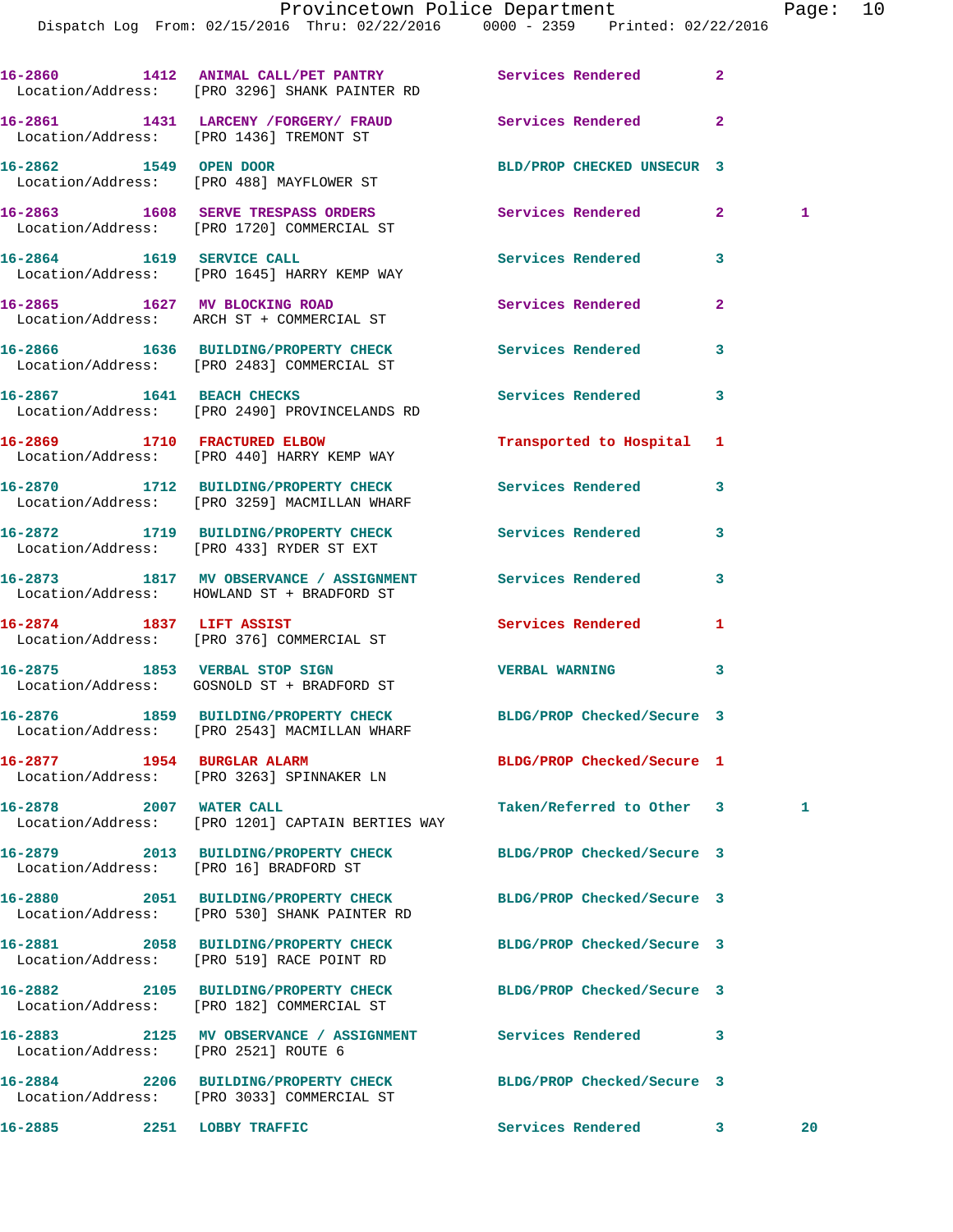|                                       | Dispatch Log From: 02/15/2016 Thru: 02/22/2016 0000 - 2359 Printed: 02/22/2016                                 | Provincetown Police Department | Page: 11 |  |
|---------------------------------------|----------------------------------------------------------------------------------------------------------------|--------------------------------|----------|--|
|                                       |                                                                                                                |                                |          |  |
|                                       | Location/Address: [PRO 542] SHANK PAINTER RD                                                                   |                                |          |  |
|                                       | 16-2888 2330 BUILDING/PROPERTY CHECK Services Rendered 3<br>Location/Address: [PRO 175] COMMERCIAL ST          |                                |          |  |
| Location/Address: [PRO 2513] ROUTE 6  | 16-2887 			 2332 MV OBSERVANCE / ASSIGNMENT Services Rendered 3                                                |                                |          |  |
|                                       | 16-2890 2341 BUILDING/PROPERTY CHECK Services Rendered 3<br>Location/Address: [PRO 444] HIGH POLE HILL         |                                |          |  |
|                                       | 16-2889 2343 BUILDING/PROPERTY CHECK BLDG/PROP Checked/Secure 3<br>Location/Address: [PRO 105] COMMERCIAL ST   |                                |          |  |
|                                       | 16-2891 2350 MV OBSERVANCE / ASSIGNMENT Services Rendered 3<br>Location/Address: [PRO 2490] PROVINCELANDS RD   |                                |          |  |
| Location/Address: ROUTE 6             | 16-2892 2356 MV OBSERVANCE / ASSIGNMENT Services Rendered 3                                                    |                                |          |  |
| For Date: $02/19/2016$ - Friday       |                                                                                                                |                                |          |  |
|                                       | 16-2955 0000 LOBBY TRAFFIC<br>Location/Address: [PRO 542] SHANK PAINTER RD                                     | Services Rendered 3            | 11       |  |
| Location/Address: [PRO 512] PRINCE ST | 16-2893 0002 BUILDING/PROPERTY CHECK BLDG/PROP Checked/Secure 3                                                |                                |          |  |
|                                       | 16-2894 0003 MV OBSERVANCE / ASSIGNMENT Services Rendered 3<br>Location/Address: [PRO 2489] BRADFORD ST        |                                |          |  |
|                                       | 16-2895 0012 BAR CHECK<br>Location/Address: [PRO 3443] COMMERCIAL ST                                           | Services Rendered 2            |          |  |
|                                       | 16-2896 0030 BUILDING/PROPERTY CHECK BLDG/PROP Checked/Secure 3<br>Location/Address: [PRO 16] BRADFORD ST      |                                |          |  |
|                                       | 16-2897 0037 MV OBSERVANCE / ASSIGNMENT Services Rendered 3<br>Location/Address: [PRO 3430] COMMERCIAL ST      |                                |          |  |
| 16-2898                               | 0053 MV OBSERVANCE / ASSIGNMENT Services Rendered 3<br>Location/Address: [PRO 1867] SHANK PAINTER RD           |                                |          |  |
|                                       | 16-2899 		 0100 BUILDING/PROPERTY CHECK Services Rendered 3<br>Location/Address: [PRO 595] BRADFORD ST         |                                |          |  |
|                                       | 16-2900 0103 MV OBSERVANCE / ASSIGNMENT Services Rendered 3<br>Location/Address: BRADFORD ST + RYDER ST        |                                |          |  |
|                                       | 16-2901 0129 BUILDING/PROPERTY CHECK BLDG/PROP Checked/Secure 3<br>Location/Address: [PRO 447] JEROME SMITH RD |                                |          |  |
|                                       | 16-2902 0129 BUILDING/PROPERTY CHECK BLDG/PROP Checked/Secure 3<br>Location/Address: [PRO 1646] WINSLOW ST     |                                |          |  |
|                                       | 16-2903 0129 MV OBSERVANCE / ASSIGNMENT Services Rendered 3<br>Location/Address: [PRO 106] COMMERCIAL ST       |                                |          |  |
|                                       | 16-2904 0152 TEST CALLS<br>Location/Address: [PRO 542] SHANK PAINTER RD                                        | Services Rendered 3            |          |  |
|                                       | 16-2905 0252 BUILDING/PROPERTY CHECK BLDG/PROP Checked/Secure 3<br>Location/Address: [PRO 1780] JOHNSON ST     |                                |          |  |
|                                       | 16-2906 0316 BUILDING/PROPERTY CHECK BLDG/PROP Checked/Secure 3<br>Location/Address: [PRO 1638] COMMERCIAL ST  |                                |          |  |
|                                       | 16-2907 0509 BUILDING/PROPERTY CHECK Services Rendered 3<br>Location/Address: [PRO 1776] PLEASANT ST           |                                |          |  |
|                                       |                                                                                                                |                                |          |  |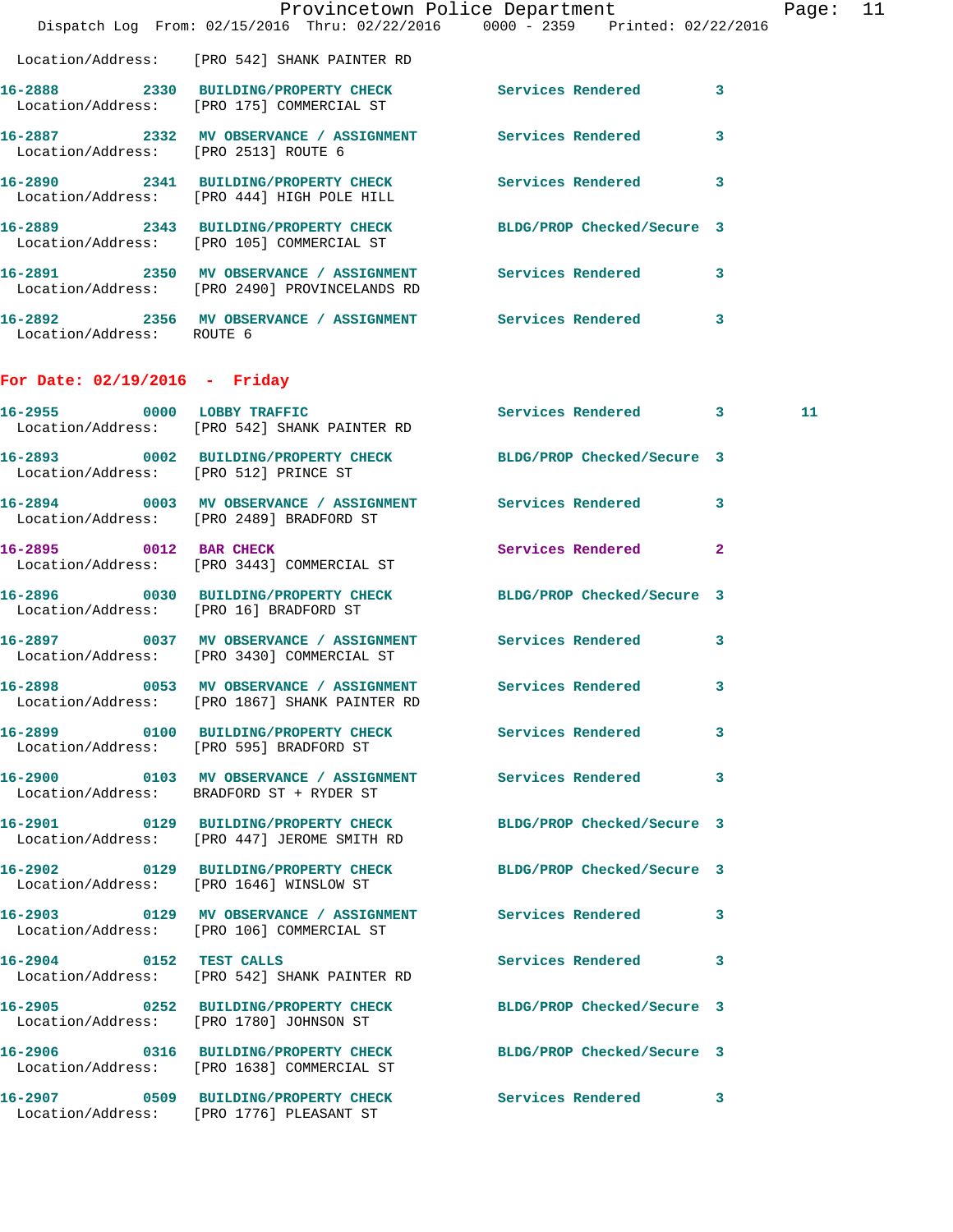|                                        | Provincetown Police Department<br>Dispatch Log From: 02/15/2016 Thru: 02/22/2016                0000 - 2359    Printed: 02/22/2016 |                           |              | Page: 12 |  |
|----------------------------------------|------------------------------------------------------------------------------------------------------------------------------------|---------------------------|--------------|----------|--|
| Location/Address: ROUTE 6 + SNAIL RD   | 16-2908 0518 MV OBSERVANCE / ASSIGNMENT Services Rendered 3                                                                        |                           |              |          |  |
|                                        | 16-2909 0523 MV OBSERVANCE / ASSIGNMENT Services Rendered 3<br>Location/Address: [PRO 2489] BRADFORD ST                            |                           |              |          |  |
|                                        | 16-2910 0552 BUILDING/PROPERTY CHECK BLDG/PROP Checked/Secure 3<br>Location/Address: [PRO 1778] SHANK PAINTER RD                   |                           |              |          |  |
|                                        | 16-2911 0606 BUILDING/PROPERTY CHECK BLDG/PROP Checked/Secure 3<br>Location/Address: [PRO 530] SHANK PAINTER RD                    |                           |              |          |  |
| Location/Address: [PRO 3287] ROUTE 6   | 16-2912 0731 BUILDING/PROPERTY CHECK BLDG/PROP Checked/Secure 3                                                                    |                           |              |          |  |
| Location/Address: HOWLAND ST           | 16-2913 0756 MV OBSERVANCE / ASSIGNMENT Services Rendered 3                                                                        |                           |              |          |  |
| Location/Address: [PRO 2518] ROUTE 6   | 16-2914 0807 MV STOP                                                                                                               | Citation/Warning Issued 3 |              |          |  |
|                                        | 16-2915 0836 BUILDING/PROPERTY CHECK BLDG/PROP Checked/Secure 3<br>Location/Address: [PRO 3256] COMMERCIAL ST                      |                           |              |          |  |
|                                        | 16-2916 0849 SERVICE CALL/COURT Services Rendered 3<br>Location/Address: [PRO 542] SHANK PAINTER RD                                |                           |              |          |  |
|                                        | 16-2917 0911 ASSIST AGENCY / MUTUAL AID Services Rendered 3<br>Location/Address: [PRO 3165] RACE POINT RD                          |                           |              |          |  |
| Location/Address: ROUTE 6 + SNAIL RD   | 16-2918 0943 MV OBSERVANCE / ASSIGNMENT Services Rendered 3                                                                        |                           |              |          |  |
|                                        | 16-2919 0950 LARCENY /FORGERY / FRAUD SPOKEN TO<br>Location/Address: [PRO 860] COMMERCIAL ST                                       |                           | $\mathbf{2}$ |          |  |
|                                        | 16-2920 1111 ASSIST AGENCY / WATER Taken/Referred to Other 3<br>Location/Address: [PRO 1201] CAPTAIN BERTIES WAY                   |                           |              |          |  |
|                                        | 16-2921 1120 FOLLOW UP<br>Location/Address: [PRO 1507] BRADFORD ST                                                                 | Services Rendered         | $\mathbf{2}$ |          |  |
|                                        | 16-2922 1135 BUILDING/PROPERTY CHECK<br>Location/Address: [PRO 3263] SPINNAKER LN                                                  | <b>Services Rendered</b>  | 3            |          |  |
| 16-2923 1139 ANIMAL CALL               | Location/Address: [PRO 2645] SHANK PAINTER RD                                                                                      | Services Rendered 2       |              |          |  |
|                                        | 16-2924 1151 MV OBSERVANCE / ASSIGNMENT Services Rendered<br>Location/Address: BRADFORD ST + HOWLAND ST                            |                           | 3            |          |  |
|                                        | 16-2925 1155 ANIMAL CALL/BARKING DOG Unfounded<br>Location/Address: [PRO 312] COMMERCIAL ST                                        |                           | $\mathbf{2}$ |          |  |
| Location/Address: [PRO 94] BRADFORD ST | 16-2926 1217 MV OBSERVANCE / ASSIGNMENT Services Rendered                                                                          |                           | 3            |          |  |
| Location/Address: [PRO 3287] ROUTE 6   | 16-2928 1230 BUILDING/PROPERTY CHECK BLDG/PROP Checked/Secure 3                                                                    |                           |              |          |  |
|                                        | 16-2929 1233 ANIMAL CALL/PET PANTRY Services Rendered 2<br>Location/Address: [PRO 3296] SHANK PAINTER RD                           |                           |              |          |  |
| Location/Address: [PRO 571] ALDEN ST   | 16-2927 1316 BUILDING/PROPERTY CHECK BLDG/PROP Checked/Secure 3                                                                    |                           |              |          |  |
|                                        | 16-2930 1321 ALARM - GENERAL<br>Location/Address: [PRO 859] COMMERCIAL ST                                                          | Taken/Referred to Other 1 |              |          |  |

**16-2931 1356 ANIMAL CALL Services Rendered 2** 

Location/Address: [PRO 2645] SHANK PAINTER RD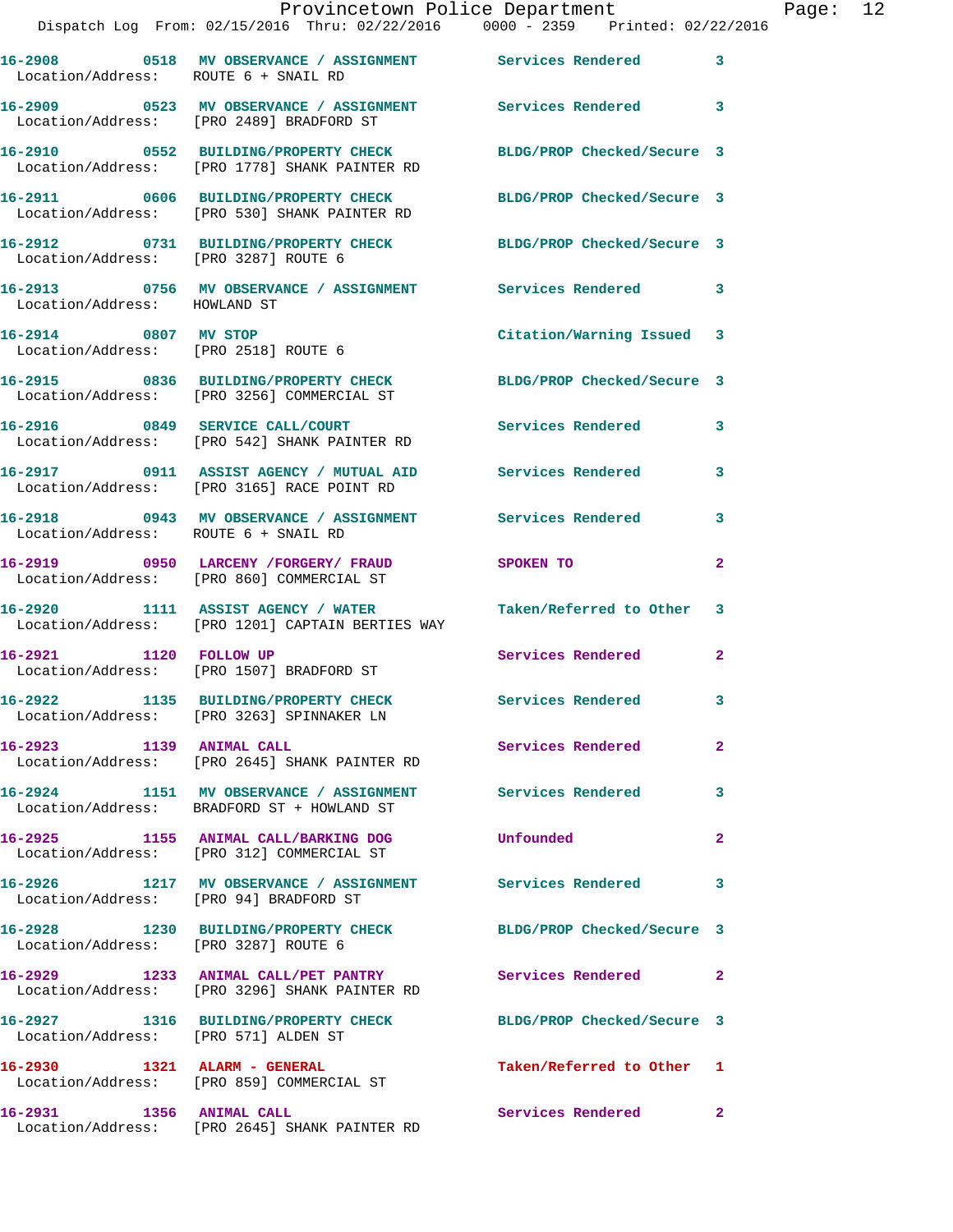|                                                       | 16-2932 1420 ASSIST CITIZEN<br>Location/Address: [PRO 542] SHANK PAINTER RD                                | Services Rendered          | 3                            |
|-------------------------------------------------------|------------------------------------------------------------------------------------------------------------|----------------------------|------------------------------|
|                                                       | 16-2934 1509 ASSIST CITIZEN<br>Location/Address: [PRO 1237] MILLER HILL RD                                 | Services Rendered          | 3                            |
| Location/Address: [PRO 2521] ROUTE 6                  | 16-2935 1539 MV OBSERVANCE / ASSIGNMENT Services Rendered                                                  |                            | 3                            |
|                                                       | 16-2936 1644 MV OBSERVANCE / ASSIGNMENT<br>Location/Address: [PRO 2577] BRADFORD ST                        | No Action Required         | 3                            |
|                                                       | 16-2937 1651 BUILDING/PROPERTY CHECK<br>Location/Address: [PRO 3030] TIN PAN ALLEY RD                      | BLDG/PROP Checked/Secure 3 |                              |
|                                                       | 16-2938 1655 LOST PRESC. GLASSES<br>Location/Address: [PRO 3296] SHANK PAINTER RD                          | Services Rendered          | 3                            |
|                                                       | 16-2939 1726 BUILDING/PROPERTY CHECK<br>Location/Address: [PRO 1638] COMMERCIAL ST                         | BLDG/PROP Checked/Secure 3 |                              |
|                                                       | 16-2940 1729 ALARM - GENERAL<br>Location/Address: [PRO 444] HIGH POLE HILL                                 | <b>False Alarm</b>         | 1                            |
|                                                       | 16-2941 1854 MV OBSERVANCE / ASSIGNMENT Services Rendered<br>Location/Address: HOWLAND ST + HARRY KEMP WAY |                            | 3                            |
|                                                       | 16-2942 1915 BUILDING/PROPERTY CHECK<br>Location/Address: [PRO 530] SHANK PAINTER RD                       | BLDG/PROP Checked/Secure 3 |                              |
| 16-2943 1936 ANIMAL CALL<br>Location/Address: ROUTE 6 |                                                                                                            | Removed Hazard             | $\mathbf{2}$<br>$\mathbf{2}$ |
|                                                       | 16-2944 2016 BUILDING/PROPERTY CHECK<br>Location/Address: [PRO 2543] MACMILLAN WHARF                       | BLDG/PROP Checked/Secure 3 |                              |
|                                                       | 16-2945 2029 BUILDING/PROPERTY CHECK<br>Location/Address: [PRO 2481] TREMONT ST                            | Services Rendered          | 3                            |
|                                                       | 16-2947 2129 BUILDING/PROPERTY CHECK<br>Location/Address: [PRO 175] COMMERCIAL ST                          | BLDG/PROP Checked/Secure 3 |                              |
|                                                       | 16-2948 2129 MV OBSERVANCE / ASSIGNMENT Services Rendered<br>Location/Address: [PRO 3430] COMMERCIAL ST    |                            | 3                            |
|                                                       | 16-2949 2149 BUILDING/PROPERTY CHECK<br>Location/Address: [PRO 182] COMMERCIAL ST                          | BLDG/PROP Checked/Secure 3 |                              |
|                                                       | 16-2950 2205 BUILDING/PROPERTY CHECK<br>Location/Address: [PRO 519] RACE POINT RD                          | BLDG/PROP Checked/Secure 3 |                              |
|                                                       | 16-2951 2206 BUILDING/PROPERTY CHECK<br>Location/Address: [PRO 2194] COMMERCIAL ST                         | BLDG/PROP Checked/Secure 3 |                              |
| 16-2952 2208 MEDICAL EMERGENCY                        | Location/Address: [PRO 1621] BRADFORD ST                                                                   | Transported to Hospital 1  |                              |
|                                                       | 16-2953 2211 BUILDING/PROPERTY CHECK<br>Location/Address: [PRO 488] MAYFLOWER AVE                          | BLDG/PROP Checked/Secure 3 |                              |
| Location/Address: ROUTE 6 + SNAIL RD                  | 16-2957 2331 MV OBSERVANCE / ASSIGNMENT Services Rendered                                                  |                            | 3                            |
|                                                       | 16-2956 2332 BUILDING/PROPERTY CHECK<br>Location/Address: [PRO 2543] MACMILLAN WHARF                       | BLDG/PROP Checked/Secure 3 |                              |
|                                                       | 16-2958 2350 MV OBSERVANCE / ASSIGNMENT Services Rendered<br>Location/Address: [PRO 530] SHANK PAINTER RD  |                            | 3                            |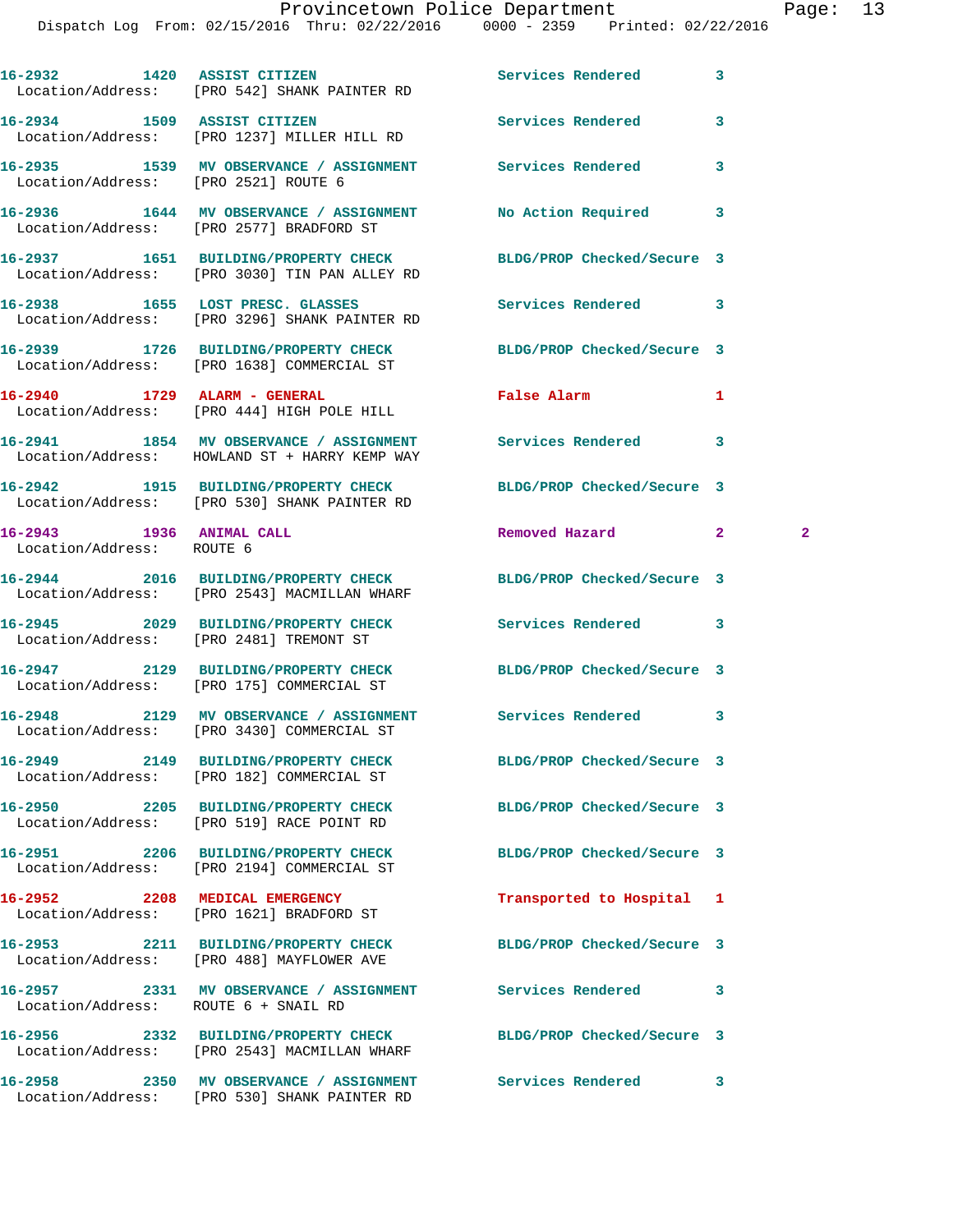|                                                                  | Provincetown Police Department                                                                                |                            |                |
|------------------------------------------------------------------|---------------------------------------------------------------------------------------------------------------|----------------------------|----------------|
|                                                                  | Dispatch Log From: 02/15/2016 Thru: 02/22/2016 0000 - 2359 Printed: 02/22/2016                                |                            |                |
| For Date: $02/20/2016$ - Saturday                                |                                                                                                               |                            |                |
|                                                                  | 16-2959 0000 BUILDING/PROPERTY CHECK BLDG/PROP Checked/Secure 3<br>Location/Address: [PRO 440] HARRY KEMP WAY |                            |                |
| 16-2961 0025 BAR CHECK                                           | Location/Address: [PRO 208] COMMERCIAL ST                                                                     | Services Rendered          | $\overline{2}$ |
|                                                                  | 16-2962 0035 BUILDING/PROPERTY CHECK<br>Location/Address: [PRO 3033] COMMERCIAL ST                            | BLDG/PROP Checked/Secure 3 |                |
|                                                                  | 16-2963 0043 BUILDING/PROPERTY CHECK<br>Location/Address: [PRO 444] HIGH POLE HILL                            | BLDG/PROP Checked/Secure 3 |                |
|                                                                  | 16-2964 0056 MV OBSERVANCE / ASSIGNMENT Services Rendered<br>Location/Address: BRADFORD ST + HOWLAND ST       |                            | 3              |
|                                                                  | 16-2965   0100 MV OBSERVANCE / ASSIGNMENT   Services Rendered<br>Location/Address: BRADFORD ST + RYDER ST     |                            | 3              |
| 16-2966 0108 MV STOP                                             | Location/Address: [PRO 3523] BRADFORD ST                                                                      | <b>VERBAL WARNING</b>      | 3              |
| 16-2967 0123 MV STOP<br>Location/Address: [PRO 2513] ROUTE 6     |                                                                                                               | <b>VERBAL WARNING</b>      | 3              |
|                                                                  | 16-2968 0150 NOISE COMPLAINT<br>Location/Address: [PRO 539] SHANK PAINTER RD                                  | FOLLOW UP                  | 3              |
|                                                                  | 16-2969 0225 BUILDING/PROPERTY CHECK<br>Location/Address: [PRO 545] SHANK PAINTER RD                          | BLDG/PROP Checked/Secure 3 |                |
|                                                                  | 16-2970 0525 BUILDING/PROPERTY CHECK<br>Location/Address: [PRO 519] RACE POINT RD                             | BLDG/PROP Checked/Secure 3 |                |
|                                                                  | 16-2971 0606 BUILDING/PROPERTY CHECK<br>Location/Address: [PRO 1638] COMMERCIAL ST                            | BLDG/PROP Checked/Secure 3 |                |
|                                                                  | 16-2972 0757 BUILDING/PROPERTY CHECK<br>Location/Address: [PRO 2500] COMMERCIAL ST                            | BLDG/PROP Checked/Secure 3 |                |
|                                                                  | 16-2973 0804 BUILDING/PROPERTY CHECK<br>Location/Address: [PRO 526] RYDER ST EXT                              | Services Rendered 3        |                |
|                                                                  | 16-2974 0825 MEDICAL EMERGENCY<br>Location/Address: [PRO 2478] BRADFORD ST                                    | Transported to Hospital 1  |                |
| Location/Address: [PRO 3287] ROUTE 6                             | 16-2976 0907 BUILDING/PROPERTY CHECK                                                                          | BLDG/PROP Checked/Secure 3 |                |
| Location/Address: [PRO 606] CONWELL ST                           | 16-2977 0917 PARK, WALK & TALK                                                                                | Services Rendered          | 2              |
| 16-2978 0936 ANIMAL CALL<br>Location/Address: [PRO 2479] ROUTE 6 |                                                                                                               | Services Rendered          | $\mathbf{2}$   |
|                                                                  | 16-2979 0945 MV OBSERVANCE / ASSIGNMENT Services Rendered<br>Location/Address: HIGH POLE HL + BRADFORD ST     |                            | 3              |
| 16-2980 1005 ALARM - GENERAL                                     | Location/Address: [PRO 3263] SPINNAKER LN                                                                     | False Alarm                | 1              |
|                                                                  | 16-2981 1023 BUILDING/PROPERTY CHECK<br>Location/Address: [PRO 3317] CEMETERY RD                              | BLDG/PROP Checked/Secure 3 |                |
|                                                                  | 16-2982 1023 BUILDING/PROPERTY CHECK<br>Location/Address: [PRO 3318] CEMETERY RD                              | BLDG/PROP Checked/Secure 3 |                |
|                                                                  | 16-2983 1041 BUILDING/PROPERTY CHECK<br>Location/Address: [PRO 2540] RACE POINT RD                            | Services Rendered 3        |                |

Page: 14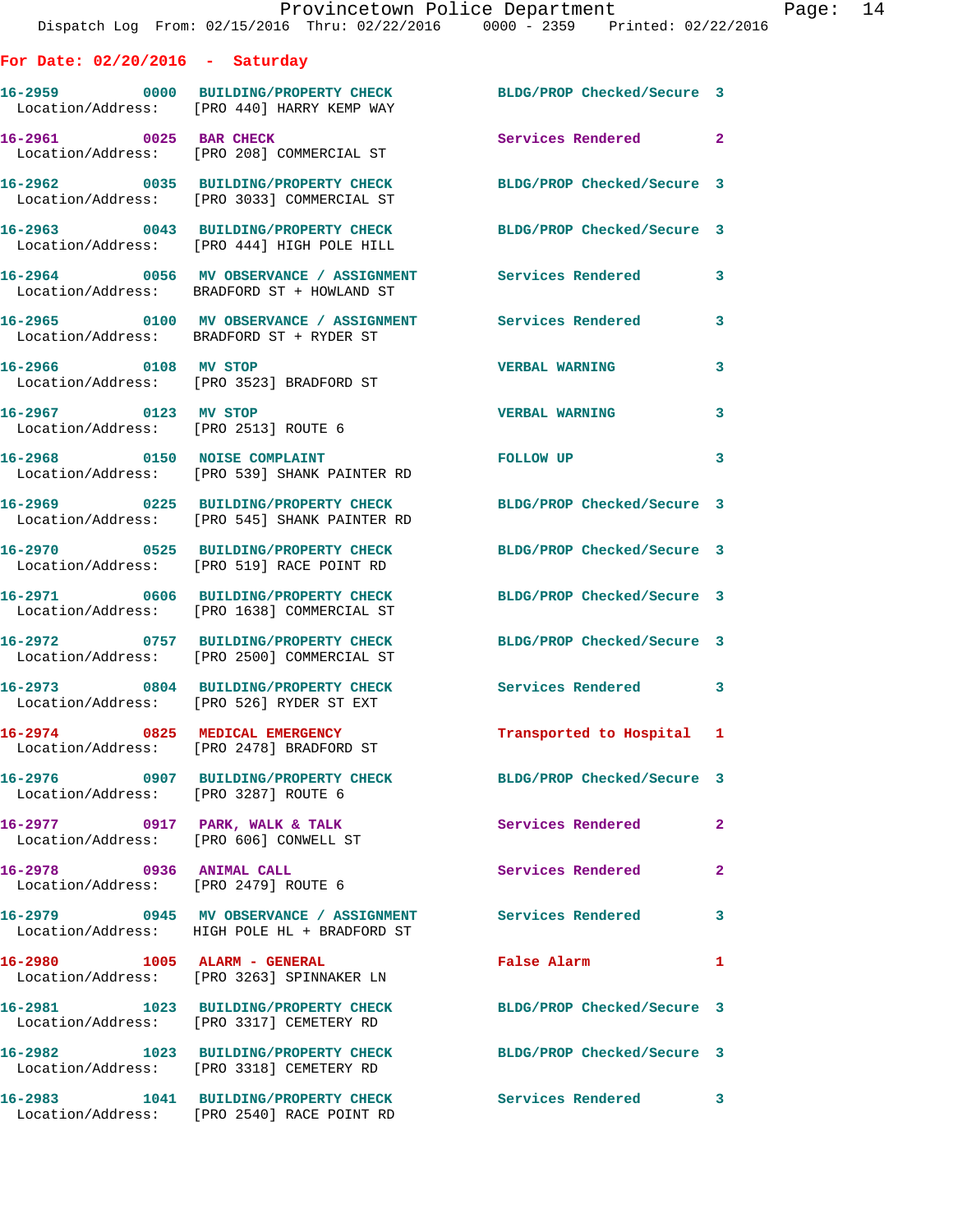|                                      | Dispatch Log From: 02/15/2016 Thru: 02/22/2016 0000 - 2359 Printed: 02/22/2016                                  | Provincetown Police Department Page: 15                                                                        |              |  |
|--------------------------------------|-----------------------------------------------------------------------------------------------------------------|----------------------------------------------------------------------------------------------------------------|--------------|--|
|                                      | 16-2984 1058 MV OBSERVANCE / ASSIGNMENT Services Rendered 3<br>Location/Address: SHANK PAINTER RD + BRADFORD ST |                                                                                                                |              |  |
|                                      | 16-2987 1119 ASSIST AGENCY / WATER Taken/Referred to Other 3<br>Location/Address: [PRO 2770] MASONIC PL         |                                                                                                                |              |  |
|                                      | 16-2985 1121 MV STOP<br>Location/Address: [PRO 2518] ROUTE 6                                                    | <b>VERBAL WARNING</b>                                                                                          | 3            |  |
| Location/Address: HOWLAND ST         | 16-2986 1129 MV OBSERVANCE / ASSIGNMENT Services Rendered                                                       |                                                                                                                | 3            |  |
|                                      | 16-2988 1150 MEDICAL EMERGENCY<br>Location/Address: [PRO 1996] BAYBERRY AVE                                     | Transported to Hospital 1                                                                                      |              |  |
|                                      | 16-2989 1156 PARK, WALK & TALK<br>Location/Address: [PRO 182] COMMERCIAL ST                                     | Services Rendered                                                                                              | $\mathbf{2}$ |  |
|                                      | 16-2990 1203 PARK, WALK & TALK<br>Location/Address: [PRO 106] COMMERCIAL ST                                     | Services Rendered                                                                                              | $\mathbf{2}$ |  |
|                                      | 16-2992 1225 BUILDING/PROPERTY CHECK BLDG/PROP Checked/Secure 3<br>Location/Address: [PRO 571] ALDEN ST         |                                                                                                                |              |  |
|                                      | 16-2993 1513 FIREARMS / WEAPONS<br>Location/Address: [PRO 542] SHANK PAINTER RD                                 | Services Rendered 2                                                                                            |              |  |
|                                      | 16-2994 1559 BUILDING/PROPERTY CHECK BLDG/PROP Checked/Secure 3<br>Location/Address: [PRO 1638] COMMERCIAL ST   |                                                                                                                |              |  |
| Location/Address: MACMILLAN WHARF    | 16-2995 1605 ASSIST AGENCY / WATER DEPT Taken/Referred to Other 3                                               |                                                                                                                |              |  |
|                                      | 16-2996 1609 BUILDING/PROPERTY CHECK BLDG/PROP Checked/Secure 3<br>Location/Address: [PRO 175] COMMERCIAL ST    |                                                                                                                |              |  |
| 16-2997 1657 FOLLOW UP               | Location/Address: [PRO 3443] COMMERCIAL ST                                                                      | No Action Required 2                                                                                           |              |  |
|                                      | 16-2998 1710 BUILDING/PROPERTY CHECK BLDG/PROP Checked/Secure 3<br>Location/Address: [PRO 3259] MACMILLAN WHARF |                                                                                                                |              |  |
|                                      | 16-2999 1716 ANIMAL CALL<br>Location/Address: [PRO 1088] PROVINCE RD                                            | <b>GONE ON ARRIVAL</b>                                                                                         |              |  |
|                                      | 16-3001 1806 ASSIST CITIZEN<br>Location/Address: [PRO 989] MECHANIC ST                                          | <b>Services Rendered</b>                                                                                       | 3            |  |
|                                      | 16-3000 1810 BUILDING PROPERTY<br>Location/Address: [PRO 516] RACE POINT RD                                     | No Action Required                                                                                             | 3            |  |
| Location/Address: [PRO 3287] ROUTE 6 | 16-3002 1844 BUILDING/PROPERTY CHECK BLDG/PROP Checked/Secure 3                                                 |                                                                                                                |              |  |
|                                      | 16-3005 2010 BUILDING/PROPERTY CHECK BLDG/PROP Checked/Secure 3<br>Location/Address: [PRO 516] RACE POINT RD    |                                                                                                                |              |  |
| Location: SNAIL RD                   | 16-3006 2023 MV OBSERVANCE / ASSIGNMENT Services Rendered                                                       |                                                                                                                | 3            |  |
| Location/Address: BRADFORD ST        | 16-3007 2056 MV OBSERVANCE / ASSIGNMENT Services Rendered                                                       |                                                                                                                | 3            |  |
|                                      | 16-3008 2112 BUILDING/PROPERTY CHECK<br>Location/Address: [PRO 488] MAYFLOWER AVE                               | BLDG/PROP Checked/Secure 3                                                                                     |              |  |
| 16-3009 2147 FOLLOW UP               | Location/Address: [PRO 3443] COMMERCIAL ST                                                                      | Services Rendered                                                                                              | 2            |  |
| 16-3010 2232 ALARM - GENERAL         |                                                                                                                 | False Alarm and the state of the state of the state of the state of the state of the state of the state of the | 1            |  |

Location/Address: [PRO 1345] COMMERCIAL ST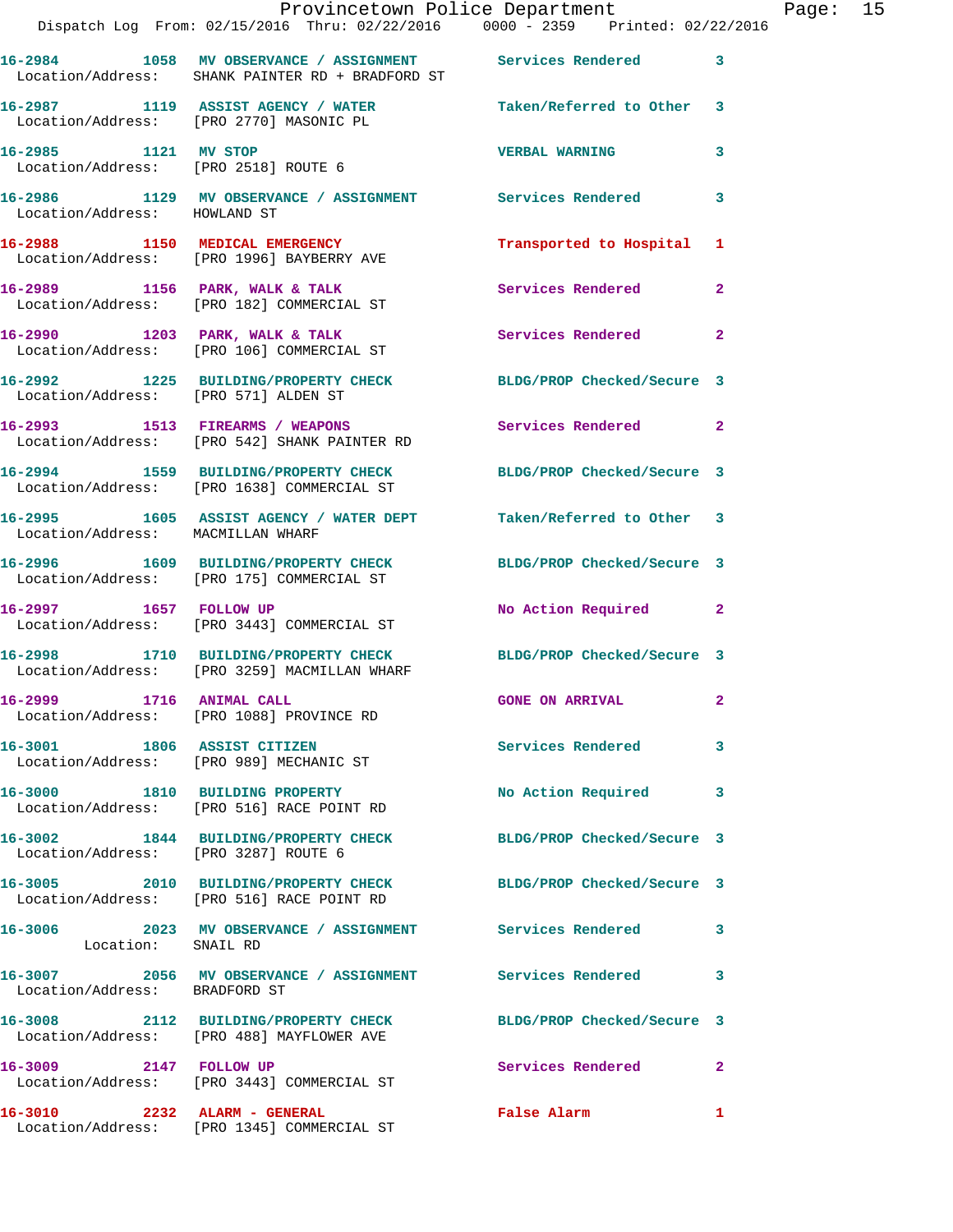Dispatch Log From: 02/15/2016 Thru: 02/22/2016 0000 - 2359 Printed: 02/22/2016

**16-3011 2345 MV OBSERVANCE / ASSIGNMENT Services Rendered 3**  Location/Address: ROUTE 6 **For Date: 02/21/2016 - Sunday**

**16-3012 0001 BUILDING/PROPERTY CHECK BLDG/PROP Checked/Secure 3**  Location/Address: [PRO 3259] MACMILLAN WHARF **16-3013 0016 BUILDING/PROPERTY CHECK BLDG/PROP Checked/Secure 3**  Location/Address: [PRO 488] MAYFLOWER ST **16-3014 0030 LOBBY TRAFFIC Services Rendered 2 9**  Location/Address: [PRO 542] SHANK PAINTER RD

**16-3016 0120 MV OBSERVANCE / ASSIGNMENT No Action Required 3**  Location/Address: [PRO 2577] BRADFORD ST

**16-3017 0129 MV OBSERVANCE / ASSIGNMENT Services Rendered 3**  Location/Address: ROUTE 6 + SNAIL RD

**16-3018 0141 BUILDING/PROPERTY CHECK BLDG/PROP Checked/Secure 3**  Location/Address: [PRO 105] COMMERCIAL ST

**16-3020 0204 BUILDING/PROPERTY CHECK BLDG/PROP Checked/Secure 3**  Location/Address: [PRO 519] RACE POINT RD

Location/Address: [PRO 447] JEROME SMITH RD

Location/Address: [PRO 516] RACE POINT RD

Location/Address: [PRO 1288] BRADFORD ST

Location/Address: [PRO 3033] COMMERCIAL ST

Location/Address: [PRO 3033] COMMERCIAL ST

**16-3026 0848 BUILDING/PROPERTY CHECK Services Rendered 3**  Location/Address: [PRO 2977] COMMERCIAL ST

**16-3027 0859 MV OBSERVANCE / ASSIGNMENT Services Rendered 3**  Location/Address: [PRO 2513] ROUTE 6

Location/Address: SNAIL RD + COMMERCIAL ST

16-3031 0957 PARK, WALK & TALK **Services Rendered** 2 Location/Address: SHANK PAINTER RD

**16-3035 1048 MV OBSERVANCE / ASSIGNMENT Citation/Warning Issued 3**  Location/Address: HOWLAND ST + BRADFORD ST

**16-3029 0924 MV STOP VERBAL WARNING 3**  Location/Address: ROUTE 6 + CONWELL ST Location/Address: [PRO 519] RACE POINT RD

Location/Address: [PRO 539] SHANK PAINTER RD

**16-3033 1020 FOUND LICENSE/RETURNED Services Rendered 3 1**  Location/Address: [PRO 221] COMMERCIAL ST

**16-3019 0208 BUILDING/PROPERTY CHECK BLDG/PROP Checked/Secure 3** 

**16-3021 0225 BUILDING/PROPERTY CHECK BLDG/PROP Checked/Secure 3** 

**16-3022 0455 MISSING PERSON Unfounded 1** 

**16-3023 0551 BUILDING/PROPERTY CHECK BLDG/PROP Checked/Secure 3** 

**16-3024 0630 BUILDING/PROPERTY CHECK BLDG/PROP Checked/Secure 3** 

**16-3028 0915 MV STOP VERBAL WARNING 3** 

**16-3030 0939 BUILDING/PROPERTY CHECK BLDG/PROP Checked/Secure 3** 

**16-3032 0950 MV STOP VERBAL WARNING 3** 

**16-3036 1051 BUILDING/PROPERTY CHECK BLDG/PROP Checked/Secure 3**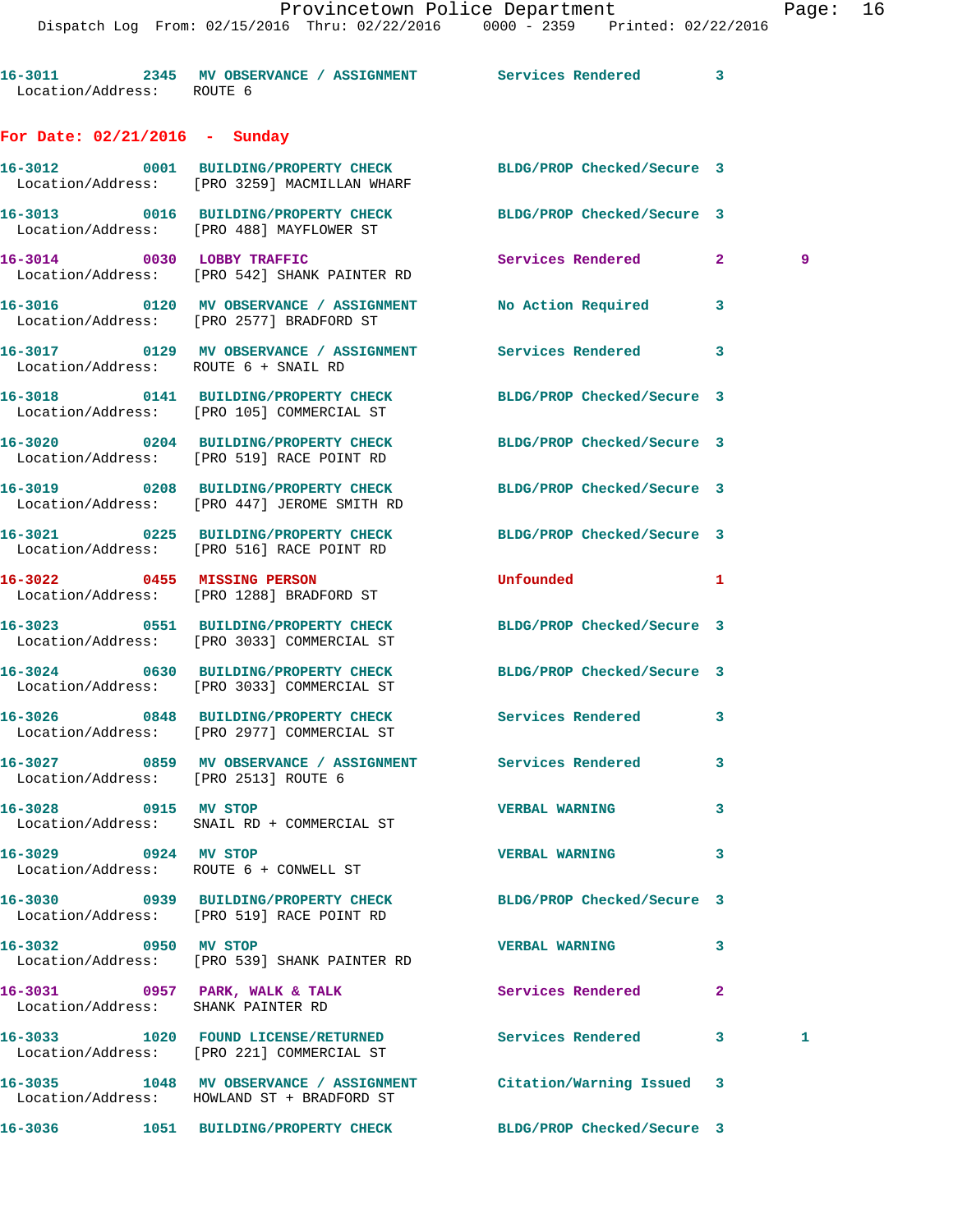|                                                              | Dispatch Log From: 02/15/2016 Thru: 02/22/2016 0000 - 2359 Printed: 02/22/2016                                  | Provincetown Police Department The Rage: 17 |              |  |
|--------------------------------------------------------------|-----------------------------------------------------------------------------------------------------------------|---------------------------------------------|--------------|--|
|                                                              | Location/Address: [PRO 3033] COMMERCIAL ST                                                                      |                                             |              |  |
|                                                              | 16-3037 1057 MV STOP<br>Location/Address: [PRO 2542] COMMERCIAL ST                                              | Citation/Warning Issued 3                   |              |  |
|                                                              | 16-3038 1203 MV OBSERVANCE / ASSIGNMENT Services Rendered 3<br>Location/Address: BRADFORD ST + RYDER ST         |                                             |              |  |
|                                                              | 16-3039 1258 LOST DOG/RETURNED<br>Location/Address: [PRO 1209] COMMERCIAL ST                                    | Services Rendered                           | $\mathbf{2}$ |  |
|                                                              | 16-3040 1352 DRONE FLIGHT<br>Location/Address: [PRO 105] COMMERCIAL ST                                          | Services Rendered                           | $\mathbf{2}$ |  |
|                                                              | 16-3041 1355 MV STOP<br>Location/Address: [PRO 2277] BRADFORD ST                                                | Citation/Warning Issued 3                   |              |  |
|                                                              | 16-3042 1419 BUILDING/PROPERTY CHECK BLDG/PROP Checked/Secure 3<br>Location/Address: [PRO 530] SHANK PAINTER RD |                                             |              |  |
| 16-3043 1425 MV STOP<br>Location/Address: SNAIL RD           |                                                                                                                 | <b>VERBAL WARNING</b>                       | 3            |  |
|                                                              | 16-3045 1546 DRONE FLIGHT<br>Location/Address: [PRO 1992] COMMERCIAL ST                                         | No Action Required                          | $\mathbf{2}$ |  |
|                                                              | 16-3046 1551 COMPLAINT<br>Location: [EAS] EASTHAM HARBOR                                                        | Taken/Referred to Other 3                   |              |  |
|                                                              | 16-3049 1652 FOLLOW UP<br>Location/Address: [PRO 105] COMMERCIAL ST                                             | Services Rendered                           | $\mathbf{2}$ |  |
|                                                              | 16-3050 1712 ALARM - GENERAL<br>Location/Address: [PRO 364] COMMERCIAL ST                                       | False Alarm 1                               |              |  |
|                                                              | 16-3052 1802 FOLLOW UP<br>Location/Address: [PRO 399] COMMERCIAL ST                                             | No Action Required                          | $\mathbf{2}$ |  |
| 16-3053 1933 MV STOP<br>Location/Address: [PRO 2518] ROUTE 6 |                                                                                                                 | <b>VERBAL WARNING</b>                       | 3            |  |
| 1944 MV STOP<br>16-3054                                      | Location/Address: BRADFORD ST + COOK ST                                                                         | <b>VERBAL WARNING</b>                       | 3            |  |
| 16-3055 1947 ALARM - GENERAL                                 | Location/Address: [PRO 3263] SPINNAKER LN                                                                       | False Alarm                                 | 1            |  |
| 16-3056 2025 MV STOP                                         | Location/Address: [PRO 2818] CONWELL ST                                                                         | <b>VERBAL WARNING</b>                       | 3            |  |
|                                                              | 16-3057 2046 BUILDING/PROPERTY CHECK<br>Location/Address: [PRO 526] RYDER ST EXT                                | BLDG/PROP Checked/Secure 3                  |              |  |
| 16-3059 2329 DISTURBANCE                                     | Location/Address: [PRO 3443] COMMERCIAL ST                                                                      | SPOKEN TO                                   | 1            |  |
| For Date: $02/22/2016$ - Monday                              |                                                                                                                 |                                             |              |  |

| 16-3058                                    | 0000 | LOBBY TRAFFIC<br>Location/Address: [PRO 542] SHANK PAINTER RD    | Services Rendered          | $\mathbf{2}$ | 4 |
|--------------------------------------------|------|------------------------------------------------------------------|----------------------------|--------------|---|
| 16-3060                                    | 0039 | <b>FOLLOW UP</b><br>Location/Address: [PRO 542] SHANK PAINTER RD | SPOKEN TO                  | $\mathbf{2}$ |   |
| 16–3062<br>Location/Address: COMMERCIAL ST | 0104 | <b>BUILDING/PROPERTY CHECK</b>                                   | BLDG/PROP Checked/Secure 3 |              |   |
| 16–3063<br>Location/Address:               | 0141 | <b>BUILDING/PROPERTY CHECK</b><br>[PRO 16] BRADFORD ST           | Services Rendered          | 3            |   |